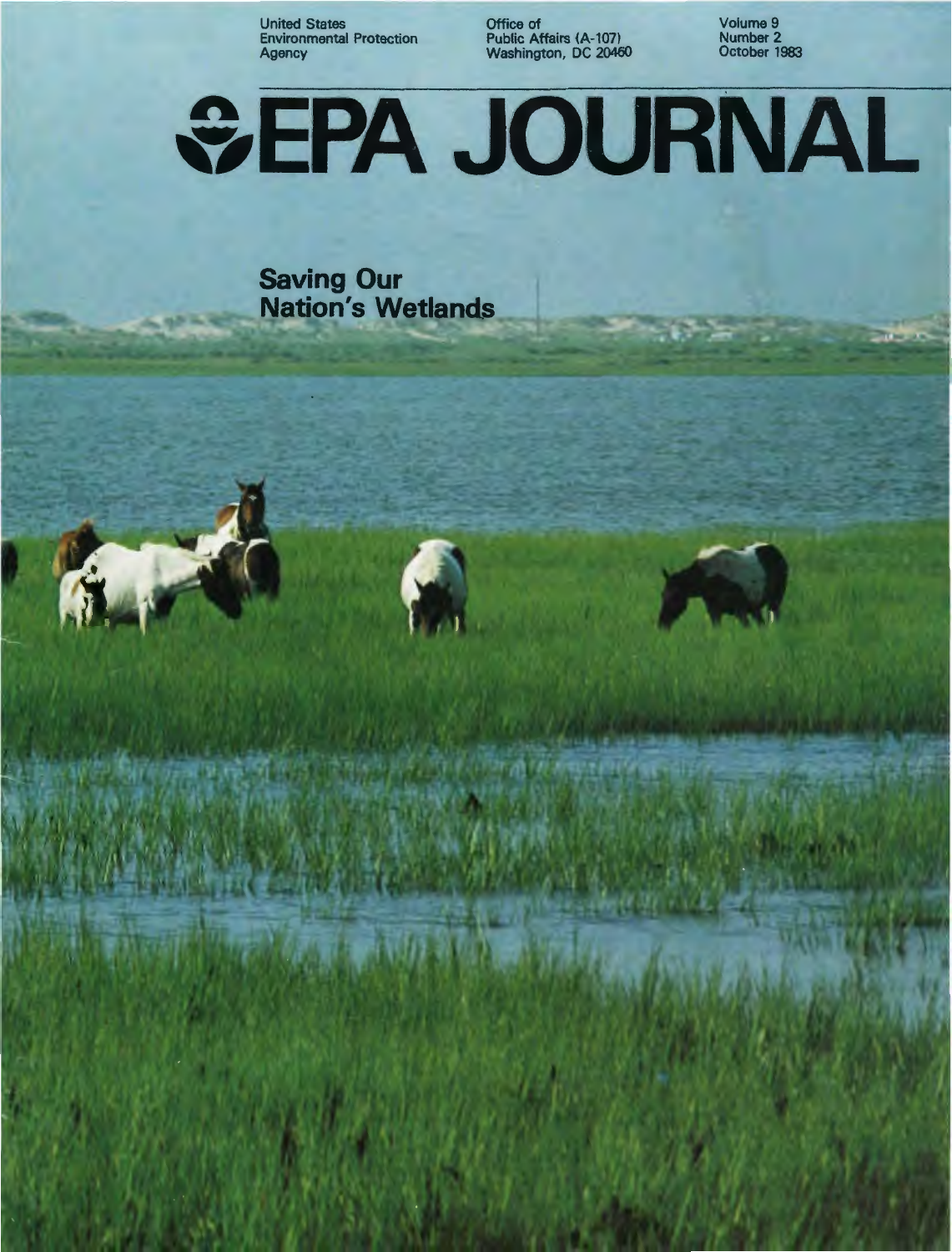#### **Bogs, Swamps and Marshes And Why We Need Them**

In this issue, EPA Journal reports on the importance of wetlands to every human being.

U.S. Sen. John Chafee leads off with an article in which he notes the key role played by wetlands in survival of fish and wildlife, the maintenance of water quality, ground water recharge and flood control.

The Senator, who is chairman of the Subcommittee on Environmental Pollution of the Senate Committee on Environment and Public Works, observes that wetlands provide millions of Americans with recreational opportunities such as boating, birding, hunting, and fishing.

Despite the fact that wetlands contribute \$20 to \$40 billion a year to the nation's economy, the Senator stated that nearly half a million acres are destroyed each year "and the need to conserve wetlands has never been more critical than it is today."

Another article gives a status overview on efforts to restore water quality in Chesapeake Bay which EPA Administrator William D. Ruckelshaus has described as "a national treasure."

A companion piece gives a report on an organization that has learned how to create marshes by planting aquatic grasses. These grasses are of key importance because of their role in such functions as reducing shoreline erosion, providing food for waterfowl and creating a nursery area for fish and crabs.

Leading a major effort in the private sector to preserve wetlands is the Nature Conservancy. An article relates how the conservancy, with the help of a \$25 million grant from the Richard King



Phragmites, a long-stemmed reed plant which grows over most of the world, often thrives in wetland areas which have been drained or polluted.

Mellon Foundation, is striving to raise a total of \$50 million to conserve endangered wetlands.

The use of both natural and artificial wetlands for advanced treatment of wastewater is also reviewed in this issue. The article recognizes the

need to be on the alert for potential ecological problems in using wetlands for rennovating wastewater. An article about life at Assateague in the fall season completes the coverage of wetlands.

A significant feature of this issue is an interview with Alvin L. Alm, EPA Deputy

Administrator, about the Agency's future management strategies and goals.

The magazine also reports on some key appointments for EPA and gives a roundup on appointments to the Agency regional administrator posts around the country.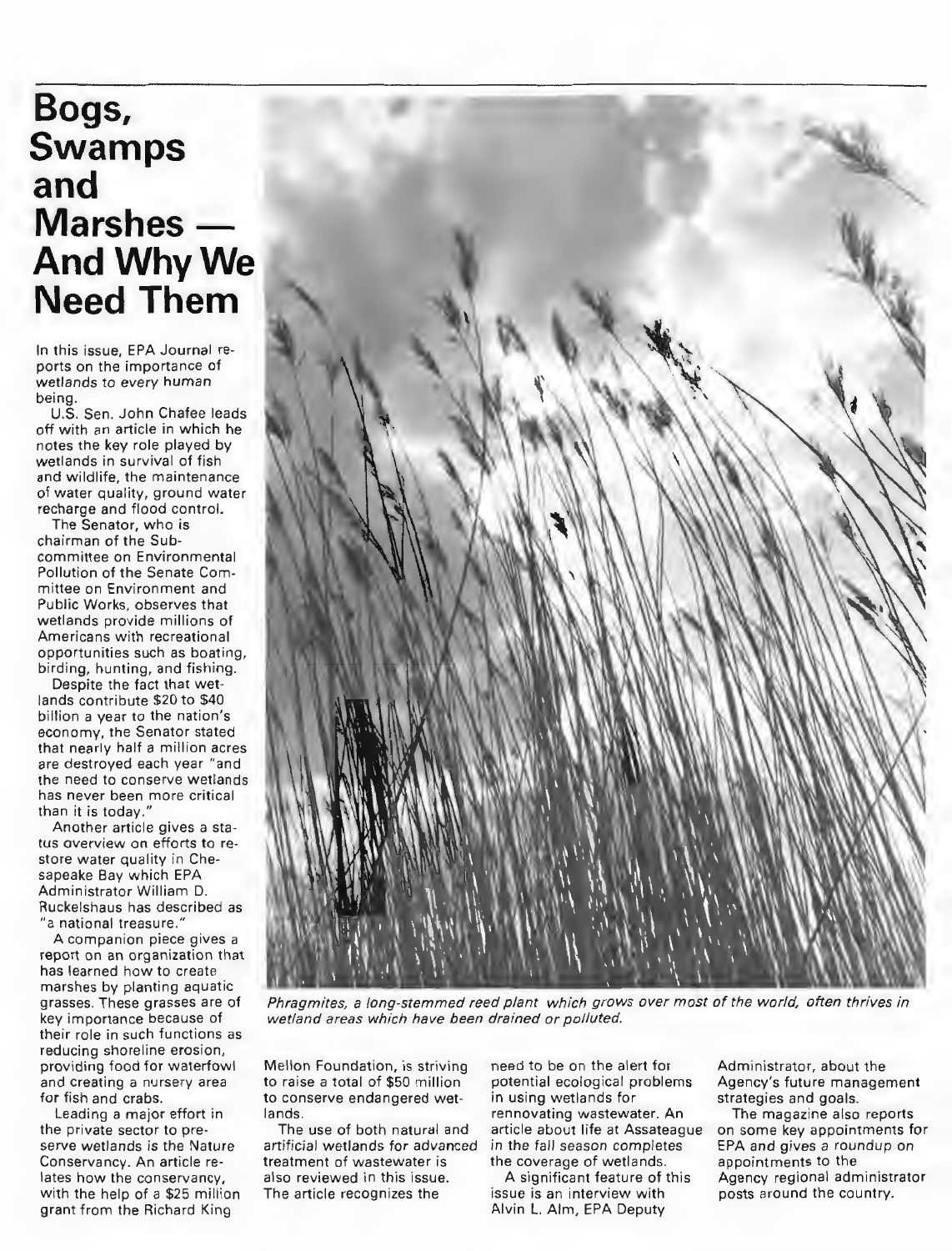United States Environmental Protection **Agency** 

Office of Public Affairs (A-107) Washington, DC 20460

**Maker of Marshes 9** 

**Wetlands Waste Treatment 14** 

**EPA Management** 

**Autumn at Assateague 13** 

**Strategies and Goals 16** 

Volume 9 Number 2 October 1983

**Who's Who in the Regions** 

**18** 

**20** 

**More Key Appointments** 



**William D. Ruckelahaus,** Administrator **Charles D. Pierce,** Editor

#### **Articles**

**Saving Our Nation's Wetlands 3** 

**Key Chesapeake Bay Conference 5** 

**Conservancy Drive Advances 7** 

EPA is charged by Congress to protect the Nation's land, air and water systems. Under a mandate of national environmental laws, the Agency strives to formulate and implement actions which lead to a compatible balance between human activities and the ability of natural systems to support and nurture life.

The EPA Journal is published quarterly by the U.S. Environmental Protection Agency. The Administrator of EPA has determined that the publication of this periodical is necessary in the transaction of the public business required by law of this Agency. Use of funds for printing this periodical has been approved by the Director of the Office of Management and Budget through 4/1/84. Views expressed by authors do not necessarily reflect EPA policy. Contributions and inquiries should be addressed to the Editor (A-107), Waterside Mall, 401 M St., S.W., Washington, D.C. 20460. No permission necessary to reproduce contents except copyrighted photos and other materials.

> Front Cover: Wild ponies browsing on Assateague Island wetlands grasses. In background are the sand dunes which help protect island from the ravages of the ocean.

Photo Credits: Steve Delaney, Photri, Documerica, Edgar Garbisch Jr.

Design Credits: Robert Flanagan, Ron Farrah.

The annual rate for subscribers in the U.S. for the quarterly EPA Journal is \$7.50. The charge to subscribers in foreign countries is \$9.40 a year. The price of *a* single copy of the Journal is \$2.50 in this country and \$3. 15 if sent to a foreign country. Prices include mailing costs. Subscriptions to EPA Journal as well as to other Federal Government magazines, are handled only by the U.S. Government Printing Office. Anyone wishing to subscribe to the Journal should fill in the form at right and enclose a check or money order payable to the Superintendent of Documents. The request should be mailed to: Superintendent of Documents, GPO, Washington, D.C. 20402.

#### **EPA JOURNAL Subscriptions**

| Name-First, Last                                                        | <b>Please Print</b> |
|-------------------------------------------------------------------------|---------------------|
|                                                                         |                     |
| Company Name or Additional Address Line                                 |                     |
|                                                                         |                     |
| <b>Street Address</b>                                                   |                     |
|                                                                         |                     |
| City                                                                    | State<br>Zip Code   |
|                                                                         |                     |
| Payment enclosed<br>(Make check payable to Superintendent of Documents) |                     |

Dcharge to my Deposit Account No ................. .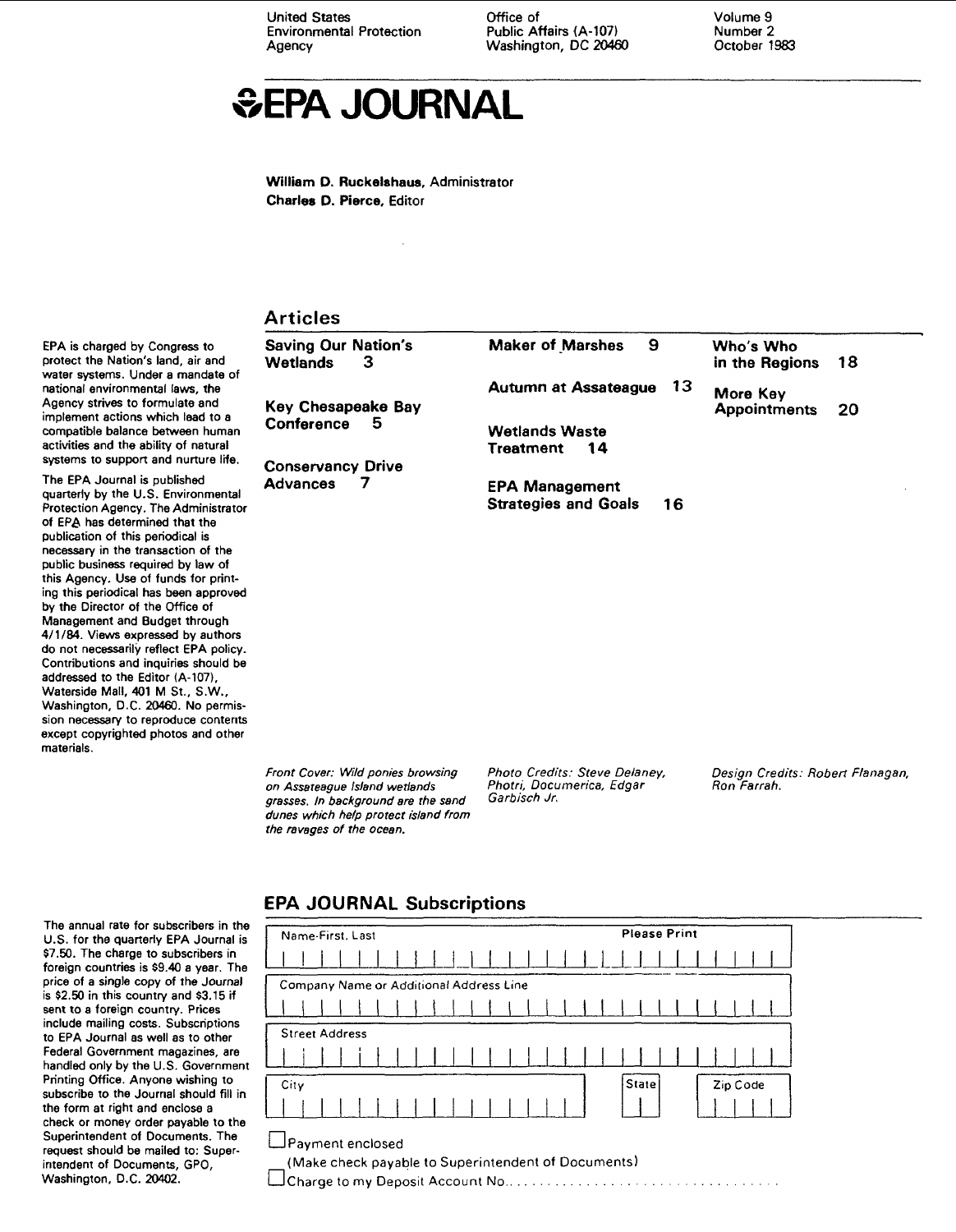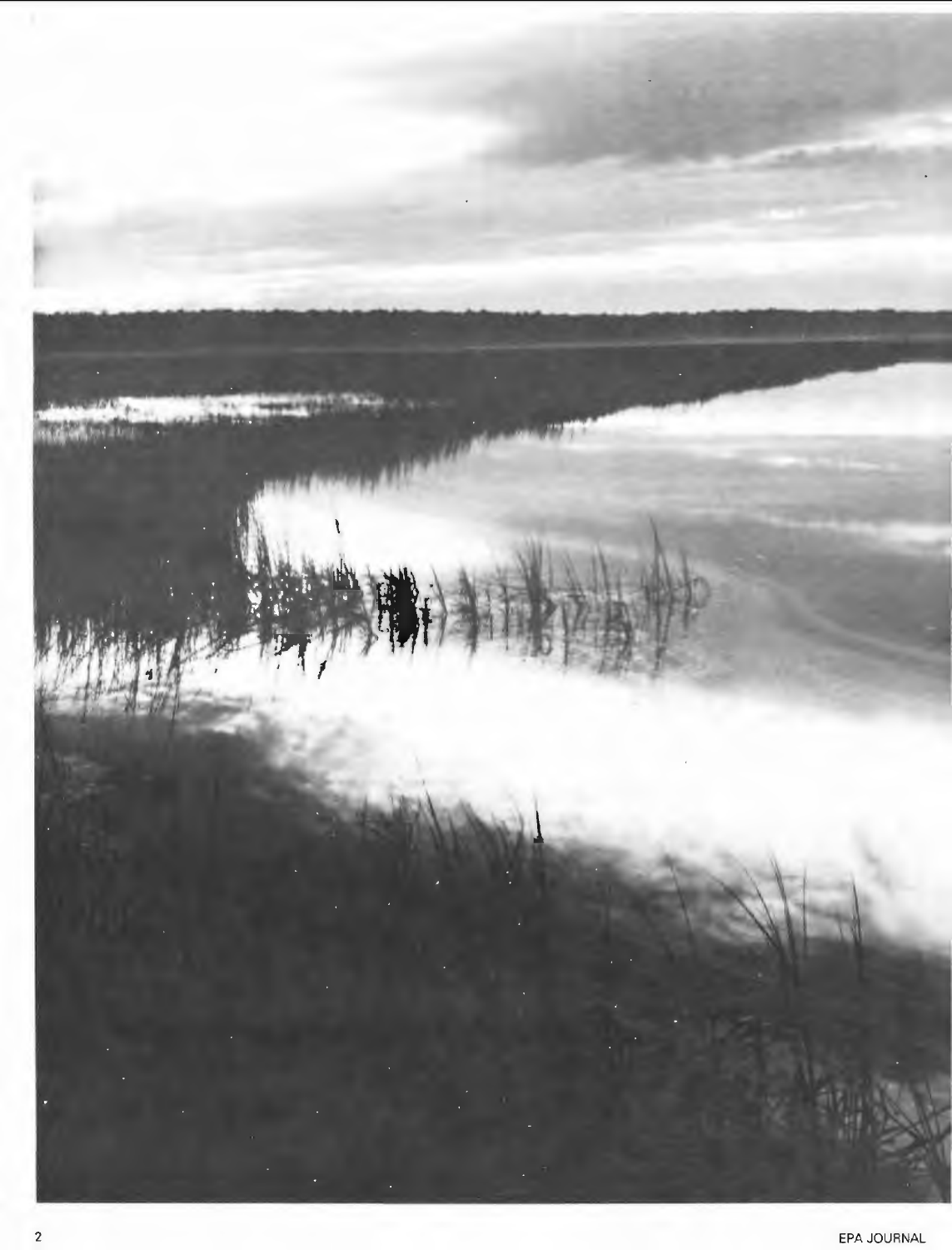

By U.S. Senator John H. Chafee

When the first European settlers came to North America, they discovered vast stretches of virgin forest, pristine prairie, and wetlands of many kinds. Like the native Americans they encountered, these settlers depended on wetlands for waterfowl, fish, and edible plants.

Unlike the Indian, however, the European settlers and their descendants did not preserve the wetlands that helped to sustain them. The nation's original base of 215 million acres of wetlands has diminished to 99 million acres today.

Much less than half of the original wetlands remain in Rhode Island and other Northeastern states. Nearly a half-million acres continue to disappear annually throughout the United States.

The need to conserve wetlands has never been more critical than it is today. At present, the modification and the destruction of wetland habitat is the single most important factor affecting migratory waterfowl abundance.

Wetlands, however, are important for many reasons other than the conservation of waterfowl. They are biologically and economically important to the lives of every American.

They contribute to the production of a rich commercial and recreational fishery harvest. Equally important, they provide millions of Americans with opportunities for recreational activities such as boating and bird watching, support a major portion of the Nation's multi-million dollar annual fur harvest, provide savings in natural flood and erosion control, and help to supply the Nation's increasing demand for safe, pure water. In all, wetlands contribute from \$20 to \$40 billion a year to the national economy.

For far too long, wetlands have been considered wastelands. They have been drained or filled and converted to other uses, often with technical and financial assistance through various governmental programs, including those for navigation, flood control, and agricultural development.

Sen. John H. Chafee of Rhode Island is chairman of the Subcommittee on Environmental Pollution of the Senate Committee on Environment and Public Works.



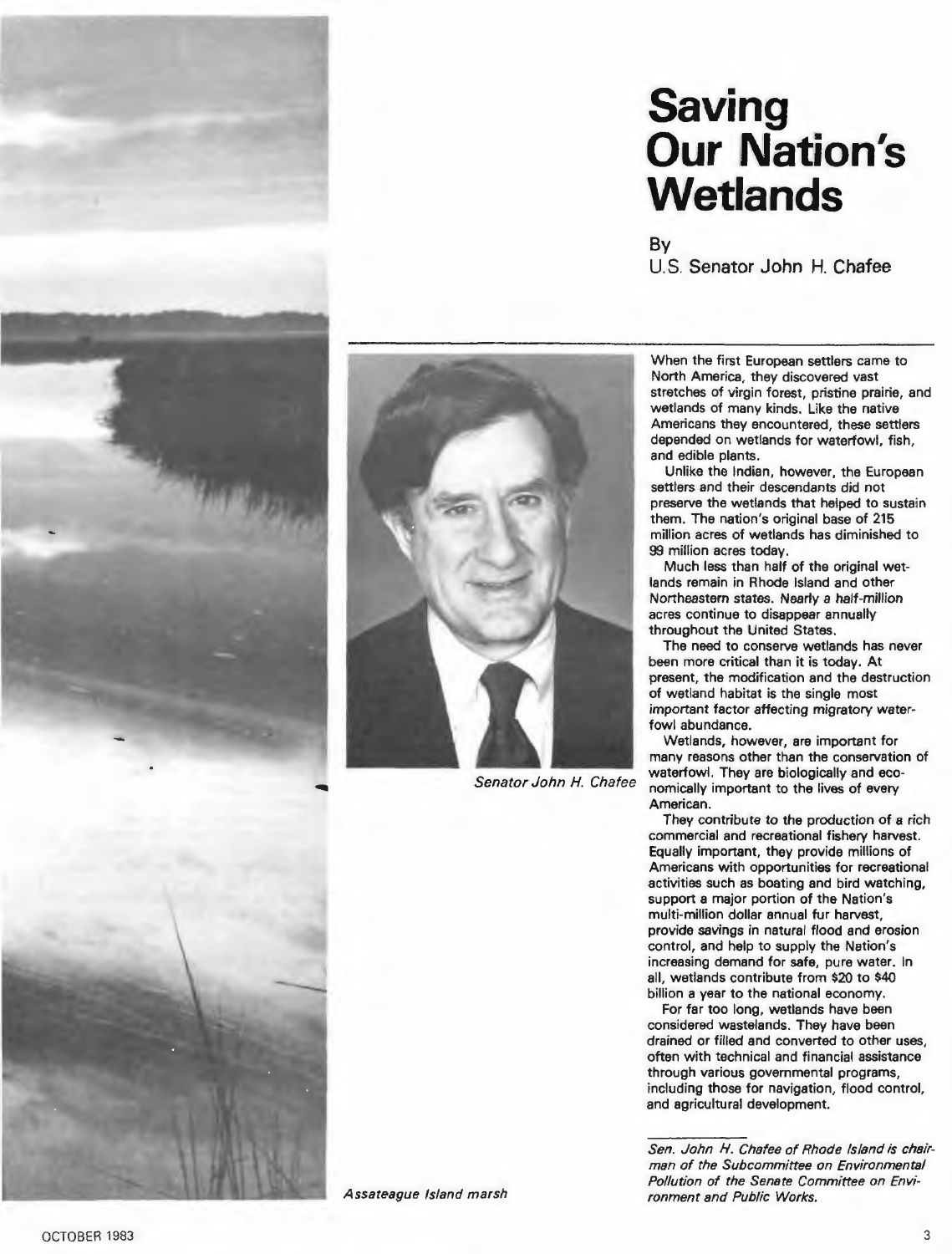#### **What Are Wetlands 7**

"Wetlands" encompass many different types of living communities, including salt marshes, alpine bogs, prairie potholes, bottomland hardwoods, and tundra. The U.S. Fish and Wildlife Service is conducting an inventory of wetlands, and defines wetlands generally as those areas "where saturation with water is the dominant factor determining the nature of soil development and the types of plant and animal communities living in the soil and on the surface." According to the Service, "the single feature that most wetlands share is soil or substrate that is at least periodically saturated with or covered by water."

On May 19, 1983, I introduced S. 1329, entitled the "Emergency Wetlands Resources Act of 1983." S. 1329 contains a definition of wetlands that is similar to that used by the Fish and Wildlife Service:

"wetlands" means land transitional between terrestial and aquatic systems where the water table is usually at or near the surface or the land is covered by shallow water. Generally, wetlands are areas inundated by surface or ground water frequently enough and for long enough duration to support a prevalence of plants or animals typically adapted to life in saturated soil conditions including but not limited to such areas as coastal or inland marshes or estuaries, riverassociated, water-saturated areas, inland lakes, potholes, bogs, mudflats, or bottom/and hardwood forests.

The definition of wetlands in S. 1329 combines the best features of definitions now in use by the Fish and Wildlife Service for the Wetlands Inventory and by the EPA and the Army Corps of Engineers for the Section 404 program of the Clean Water Act. The wetlands covered by the definition are important. Most are not adjacent to open water that can support vessel traffic.

#### **Wetlands Values**

The nation's wetlands are critical to the survival of fish and wildlife, the maintenance of water quality, ground water recharge, and flood control.

• Wetlands support, by conservative estimate, a \$12 billion per year commercial and recreational fishing industry. In Alaska, some 24,000 people are employed in the salmon industry and their livelihood depends upon the preservation of pristine streams and wetlands where salmon breed. On the Atlantic and Gulf Coasts, species dependent on wetlands make up two-thirds of the cash value of all fisheries.

Sixty to 70 percent of the 10 to 12 million waterfowl in the lower 48 states reproduce in the "prairie potholes" of the Midwest, and millions of ducks winter in the bottomland hardwoods of the South Central states. Naturalists and sportsmen value these, and many non-game animal and plant species are dependent on the same wetland habitat.

• Wetlands serve as natural pollution treatment plants. The town of Wildwood, Florida (pop. 2,500) has treated its sewage in a 500-acre cypress-gum swamp for the last 19 years. Wetlands also serve as natural filters for removal of suspended sediments. removing silt that otherwise would degrade reservoirs, rivers and harbors.

• Wetlands are natural sponges. For example, a five square-mile bog near Milwaukee, Wisconsin, is key to ground water recharge in a 165 square-mile area. Well water recharged in one year from each wetland acre in Massachusetts has been calculated to save \$6,044 over the least expensive alternate source.

• Because they hold water like sponges, wetlands prolong and moderate runoff after heavy precipitation or snow melt. Wetlands in Minnesota and North Dakota reportedly have significantly reduced flooding in the cities of Grand Forks and Crookston. In Wisconsin, flood levels are 80 percent lower in watersheds with wetlands and lakes than where these features do not occur. In the Boston area, 8,422 acres of wetlands near the Charles River prevent an estimated \$3, 193,000 in flood damages each year.

• The examples above illustrate only a few of many wetland values. As Chairman of the Environmental Pollution Subcommittee, I have heard one witness after another testify to the importance of wetlands. I also have gone into these fragile areas personally. I have been awed by the huge ecological

wealth of the Atchafalaya Basin of Louisiana and I have, time and time again, marveled at the beauty of the salt marshes of my own state. About 61,000 acres of wetlands are left in Rhode Island, and I intend to see that they remain and continue to enrich the people whom I represent. I also intend to do all that I can for wetlands throughout our nation.

A Federal role in the acquisition of wetland habitat has been recognized by Congress for many years. The enactment of the Migratory Bird Conservation Act in 1929 and the Migratory Bird Hunting and Conservation Stamp Act in 1934 established the foundation for our present wetland acquisition program. Other programs have also contributed.

The enactment of the Wetlands Loan Act in 1961, as amended, has generated to date some \$145 million in loan money for acquiring wetlands. Contributions from the land and water conservation fund have supplemented wetland acquisition efforts but only to the extent that the area acquired is for a congressionally authorized refuge or is habitat for an endangered species. Although the Federal Government obviously cannot purchase all wetlands, we should, at a minimum, accelerate the acquisition program that was established in the 1950's.

Section 404 of the Clean Water Act enacted in 1972 is the major Federal provision for the protection of wetlands, including such areas as coastal and inland marshes and estuaries, river-associated water-saturated areas, inland lakes, potholes, bogs, mudflats and bottomland hardwood forests. It established a new role in maintenance of wetlands-that of regulator of wetland development.

Permit requirements under the U.S. Army Corps of Engineers' regulatory authority of Section 404 extend to all waters of the United States, including wetlands.

We must strengthen-not weaken-the Section 404 program of the Clean Water Act. We must pass new legislation, such as S. 1329, to provide more money for acquisition of wetlands. We also must take a serious look at all federal subsidies that destroy wetlands. These are my priorities; I expect and look forward to assistance from EPA and others in the Administration to see that the priorities are carried out.  $\square$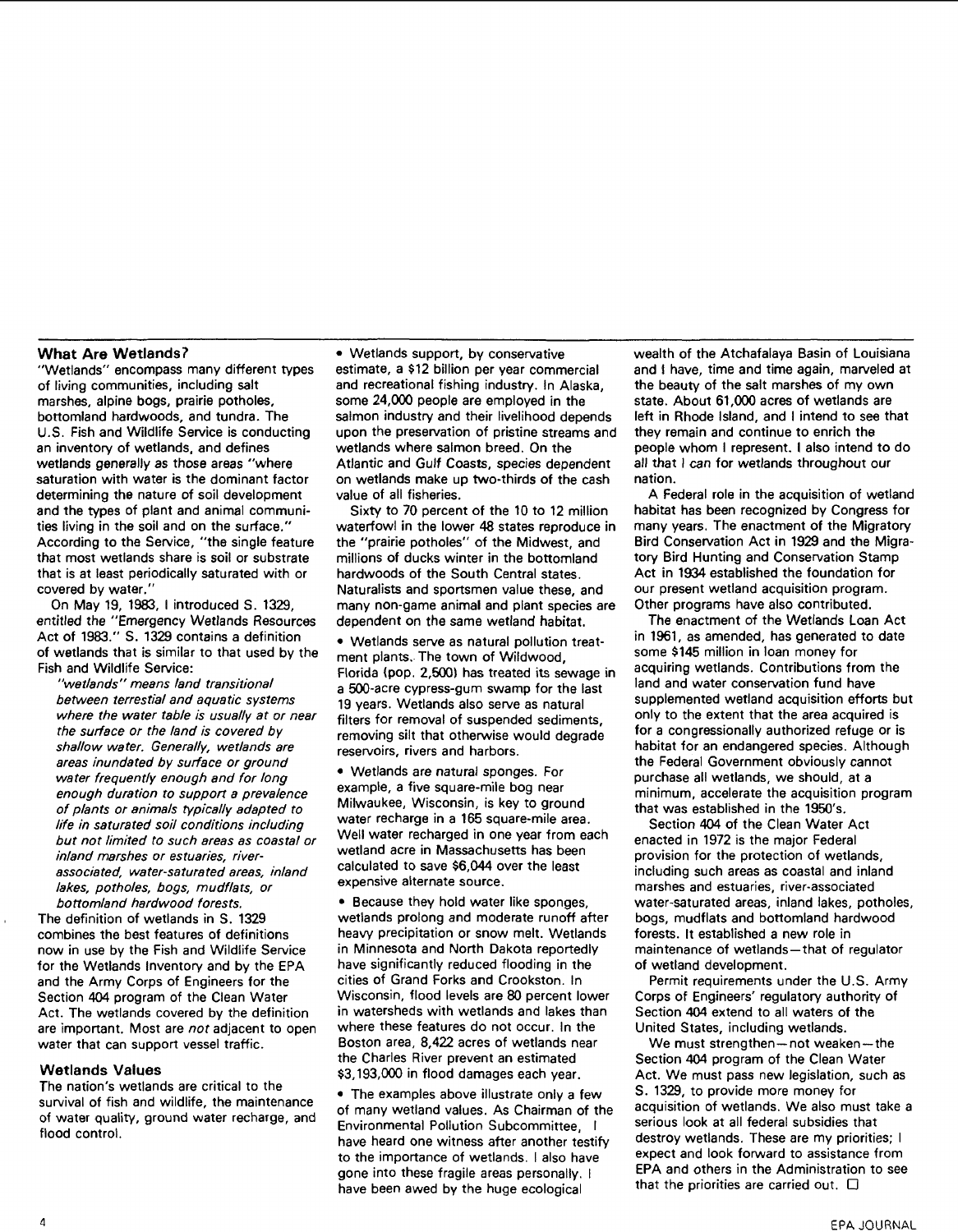

#### **Key Chesapeake Bay Conference**

The comprehensive findings and recommendations of a seven-year study to find ways of regenerating Chesapeake Bay will be considered at a high-level conference scheduled for December 8 and 9 at George Mason University in Fairfax County, Virginia.

At this meeting, co-sponsored by EPA and the Bay States, strategies and funding programs to help restore and protect the water quality of the Nation's largest estuary will be discussed.

The extensive studies have documented significant pollution problems in the Bay. The program has produced 45 scientific reports and five summary reports, including several alternative options for improving the estuary.

Major ecological changes are occurring in the bay, caused, at least in part, by increased pollution, the reports concluded. Three of the most critical problems are the decline of submerged aquatic vegetation, over-enrichment of the water by various nutrients, and the increasing load of toxic materials in the bay.

EPA Administrator William D. Ruckelshaus (center) joined top officials from Maryland, Virginia and Pennsylvania for a recent tour of Chesapeake Bay and reported that the group had agreed that the bay is "a national treasure." From left are U. S. Senator John Warner of Virginia, Lt. Gov. William *W.* Scranton Ill of Pennsylvania, Gov. Harry Hughes of Maryland, Gov. Charles Robb of Virginia and Senators Charles Mathias and Paul Sarbanes, both of Maryland.

A technical report noted that submerged Bay grasses are now at their lowest level in recorded history. This has a considerable impact, because these grasses play a major role in maintaining the health of the estuary. The Bay grasses are large primary producers of the basic plant base of the food chain. They provide habitat and nursery areas for many commercially important fish. They protect the shoreline from erosion. And they provide a buffer against negative effects of excessive nutrients, a summary technical report noted.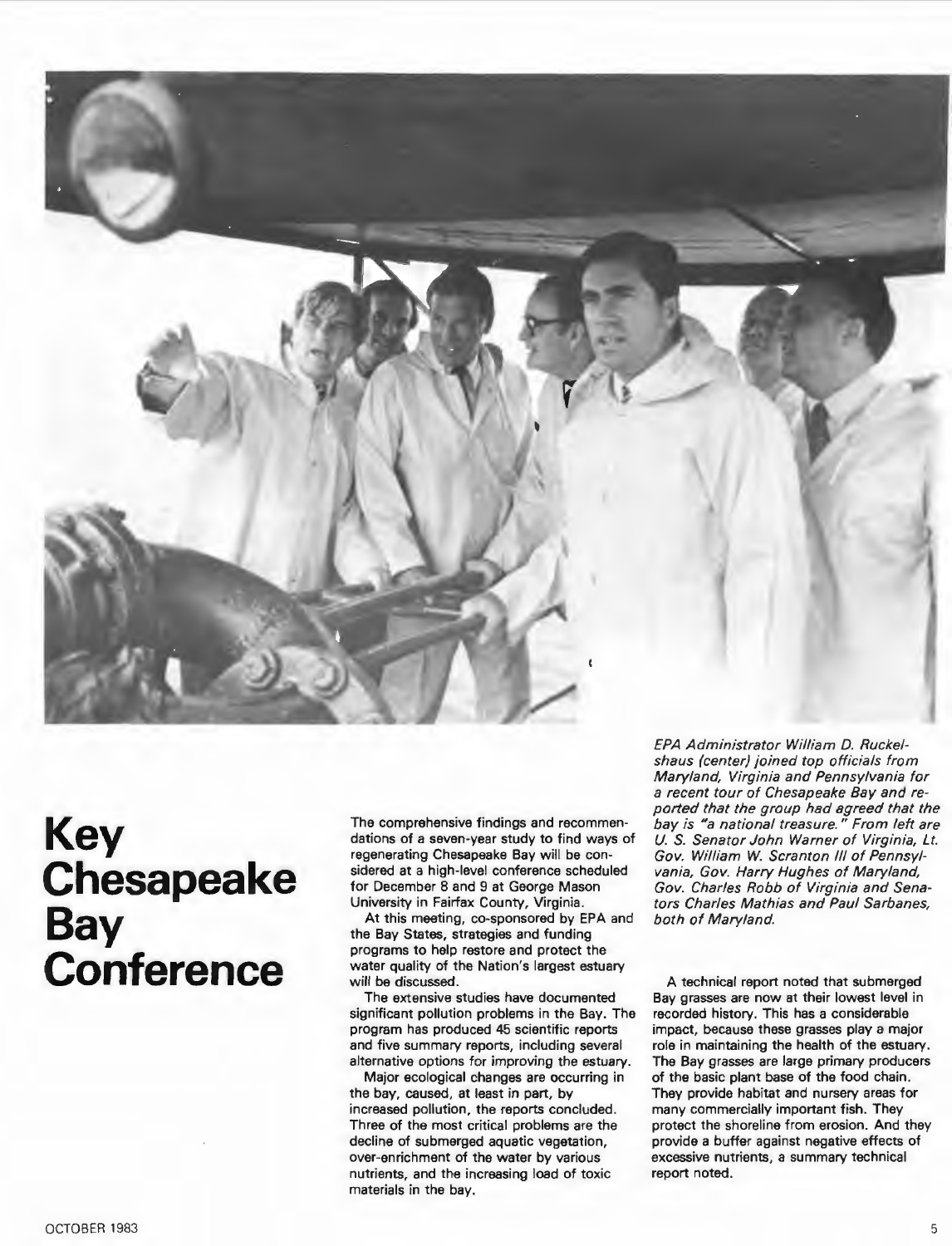A major cause of this reduction in submerged grasses is the decline in the amount of sunlight reaching the plants. The report attributes this to increasing levels of sediment and nutrients, which have lowered water clarity.

Recent international studies confirm that reductions in submerged plants are "highly correlated with changing water quality conditions, such as decreasing water clarity" resulting from increases in sewage, agricultural runoff and other sediment discharges.

Other important factors contributing to the loss of bay grasses are the increases in nutrients discharged and in herbicides washing into the estuary. The herbicides alone would not cause the grass declines, but in concert with other stresses, such as the diminished sunlight, they could create "intolerable conditions" for this plant life.

Nutrients, such as phosphorous and nitrogen, have increased significantly over the past 20 years, the Bay studies found. This is believed to be the primary cause for reduction of the Bay's dissolved oxygen supplies in the channel area of the estuary's main stem.

Since reduced oxygen levels can kill or weaken fish and other organisms, there is considerable concern that this pattern may cause changes in fish migration and affect commercially valuable oyster harvests.

Other findings involving nutrients include:

The Upper Bay, Mid Bay and several major tributaries have nutrient levels that are either severely o moderately elevated compared to what they were historically.

Point sources, such as sewage treatment plants, are the major source of phosphorus for over-enriched areas.

Nonpoint sources, primarily fertilizers from agricultural croplands, are a major source for nutrient enrichment, particularly nitrogen.

The major rivers, such as the Susquehanna, the Potomac and the James, are significant contributors of nutrients, metals and toxic compounds. The lower Bay has remained relatively unaffected by nutrient enrichment so far.

Major findings involving toxic pollution included:

The highest concentrations of metals and organics were found in Baltimore Harbor and the Elizabeth River.

In the Bay's main stem, the highest metal concentrations in sediment occur in the northern section and particularly on the western shore. At least half of the chromium, cadmium, copper and lead come from human sources.

The Susquehanna contributes a greater portion of metals than the Potomac or the James, but the concentration levels are approximately the same.



Map showing portions of Chesapeake Bay that are moderately or heavily enriched by nutrients such as nitrogen and phosphorous from various waste sources. These nutrients provide

Toxic chemicals were found in concentrations high enough to cause mortality in test animals.

Despite its water quality problems, the Bay produces the largest oyster harvest in the United States, the largest blue crab harvest in the world and more than half the total soft shell crab catch in this country.

More than 2,000 species of plants and animals are found in the Bay. They live in communities, in marshes or on the bottom, and depend on each other tor food and shelter. These communities respond to changes in the environment through changes in diversity and abundance.

fertilization which results in excessive growth of algae. When the algae decompose they rob the water of its lifegiving oxygen.

Some variations result from seasonal changes, others from long-term fluctuations. Still others are caused by human impact. Tracing the cause of these biological variations to natural or human influences was one of the challenges posed to the scientists who conducted the Bay studies.

More than \$27 million was spent on approximately 45 studies in the past seven years. Scientists from a number of universities, institutions and levels of government took part in the studies.  $\square$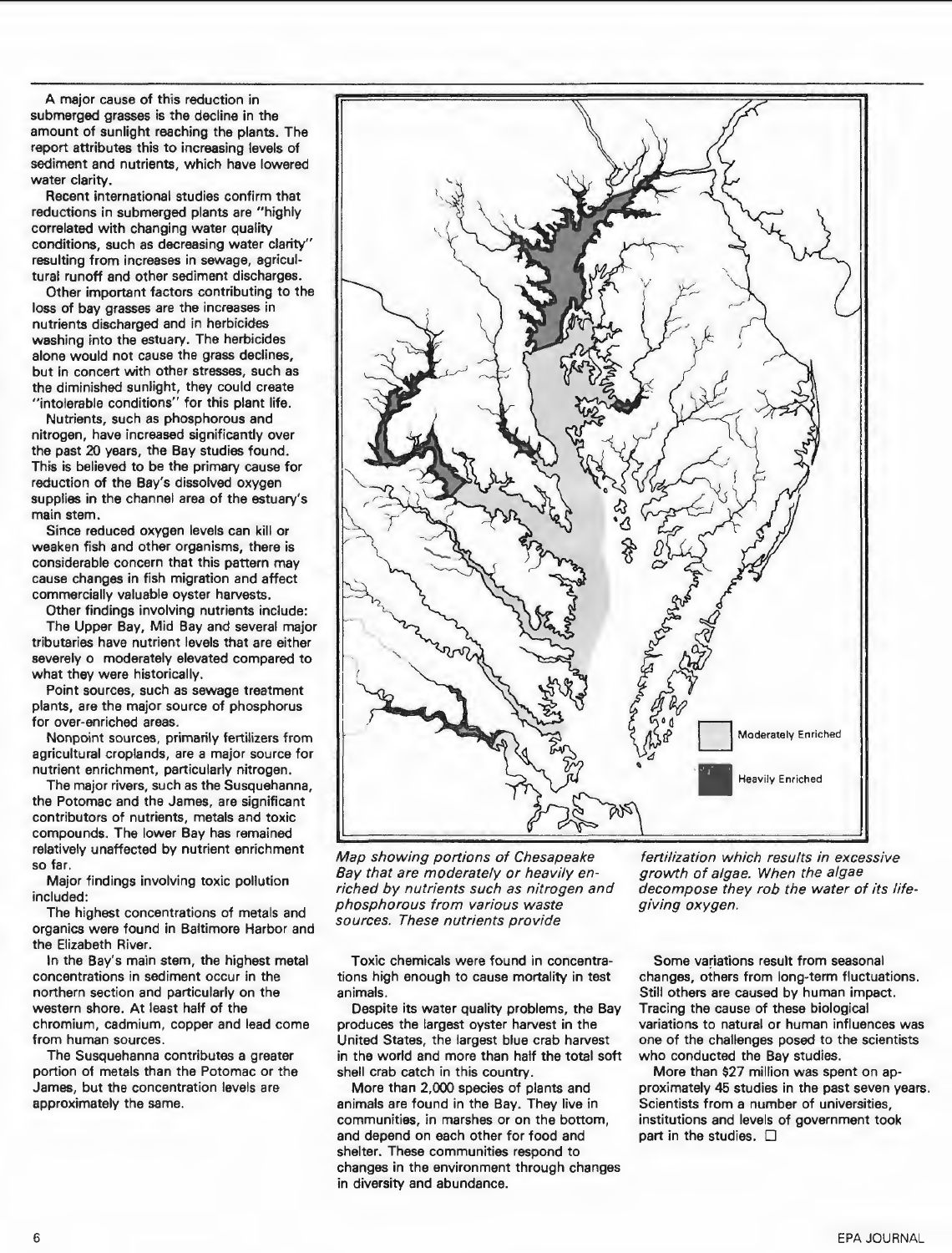### **Conservancy Drive Advances**

A \$50 million drive to conserve endangered wetland systems is being conducted by the Nature Conservancy and the Richard King Mellon Foundation.

The start-up funds for the project have been provided in a \$25 million grant from the Richard King Mellon Foundation. It is the largest grant of its kind ever made by a private foundation for conservation purposes.

William D. Blair, Jr., president of the Nature Conservancy, a nonprofit national conservation organization, described the project as "a major effort to preserve significant examples of our threatened aquatic ecosystem from the Atlantic coastal wetlands to the watershed forests of Hawaii as a demonstration of what can be accomplished through joint private and public effort."

The project, Blair explained, has three major objectives:

"The first is to safeguard outstanding examples of a broad, representative array of aquatic systems. By doing so we will insure their continued productivity as wetlands as well as their value as habitat for the diverse communities of plants and animals they shelter.

"The second major thrust will be one of cooperative effort. Wherever possible, we want to work in partnership-and develop new formats for participation-with public and private agencies to bring the resources of both sectors to bear.

"Demonstration projects will include some of the most critically endangered U.S. wetlands. Watersheds, free-flowing rivers, aquifer-recharge areas, marshes, swamps, coastal and estuarine systems are examples of the types of ecosystems that the National Wetlands Conservation Project will seek to protect.

"An element of the cooperative effort may include working with others to help develop legislation on tax and other nondevelopment incentives as well as seeking innovative funding sources for joint private-public conservation programs. We also want to explore with government agencies and other conservation and research organizations new ways to manage aquatic ecosystems.

The third aspect of the project is public awareness. The Conservancy hopes to promote greater understanding-among privatesector organizations and governments at all levels-of the need to conserve vital waterrelated systems. The ultimate goal is enhanced public support for the protection of these systems," he said.

The Conservancy's first step, Blair said, is the identification of critical wetland areas to

be included in the project. Once this has been done, a plan for acquiring and managing the areas will be developed, and work will be begun with other private organizations and governments on individual conservation efforts.

The Project will target key sites across the nation with a total estimated fair-market value of at least \$50 million. By encouraging land gifts, matching gifts, and sales at below market value, as well as by reselling noncritical surrounding lands with conservation restrictions, the Conservancy expects to preserve \$50 million worth of wetlands over the next five years.

Under the terms of the grant, the Conservancy must also raise an additional \$25 million in public and private funds, over and above the amount of the Foundation's gift. The original \$25 million can subsequently be used as a revolving land preservation fund.

The Project's initial focus will be in Escambia and Santa Rosa counties, Florida, where the Nature Conservancy has reached an agreement with the Northwest Florida Water Management District on funding the acquisition of key wetlands along the lower 18 miles of the Escambia River.

"The Nature Conservancy has been involved with protecting endangered ecosystems for the past 30 years," said Blair. "In the process, we've learned that there are innumerable ways in which governments, businesses, and private organizations can cooperate to protect critical land and water areas. It doesn't have to be through purchase alone, and no single body has to bear the burden."  $\square$ 

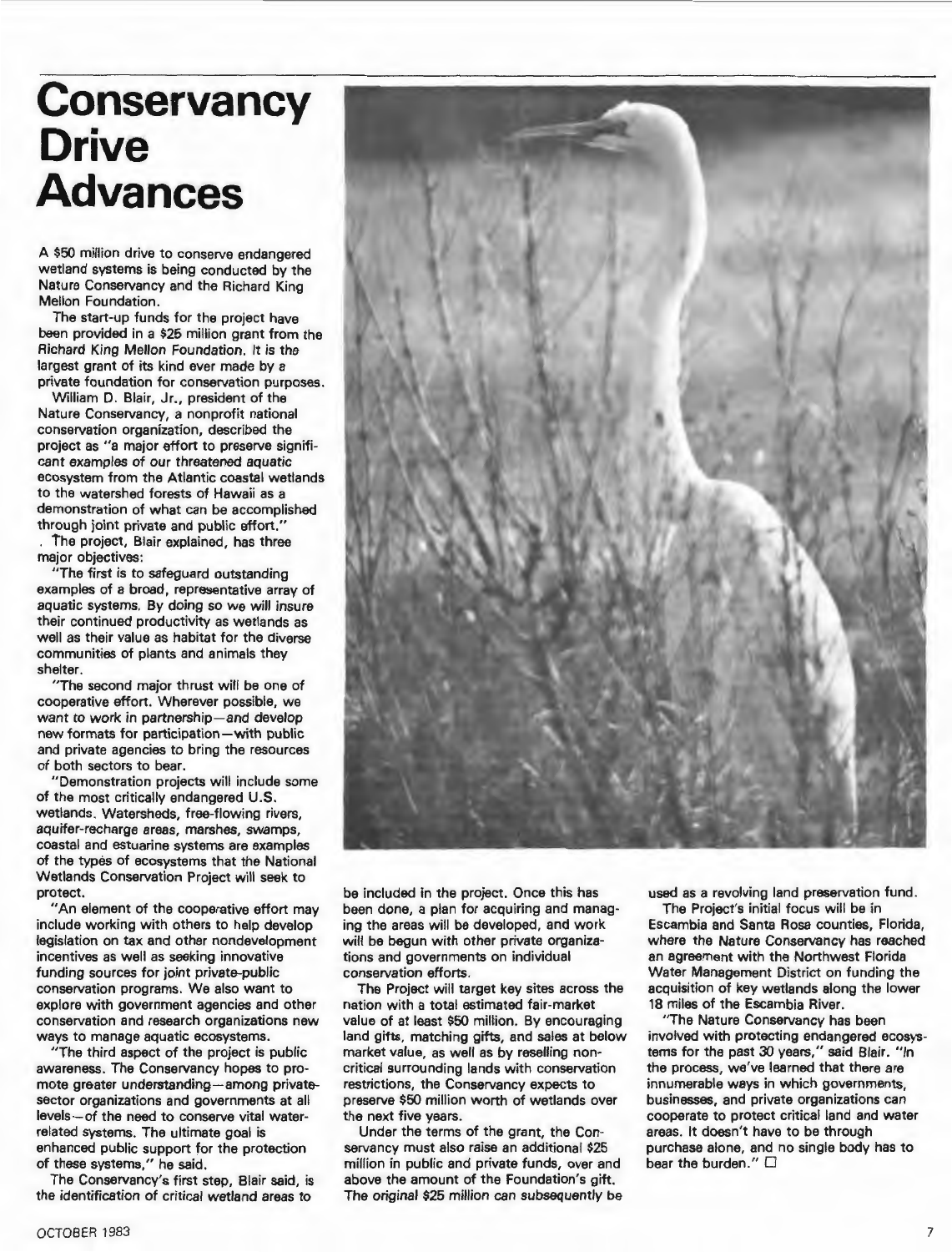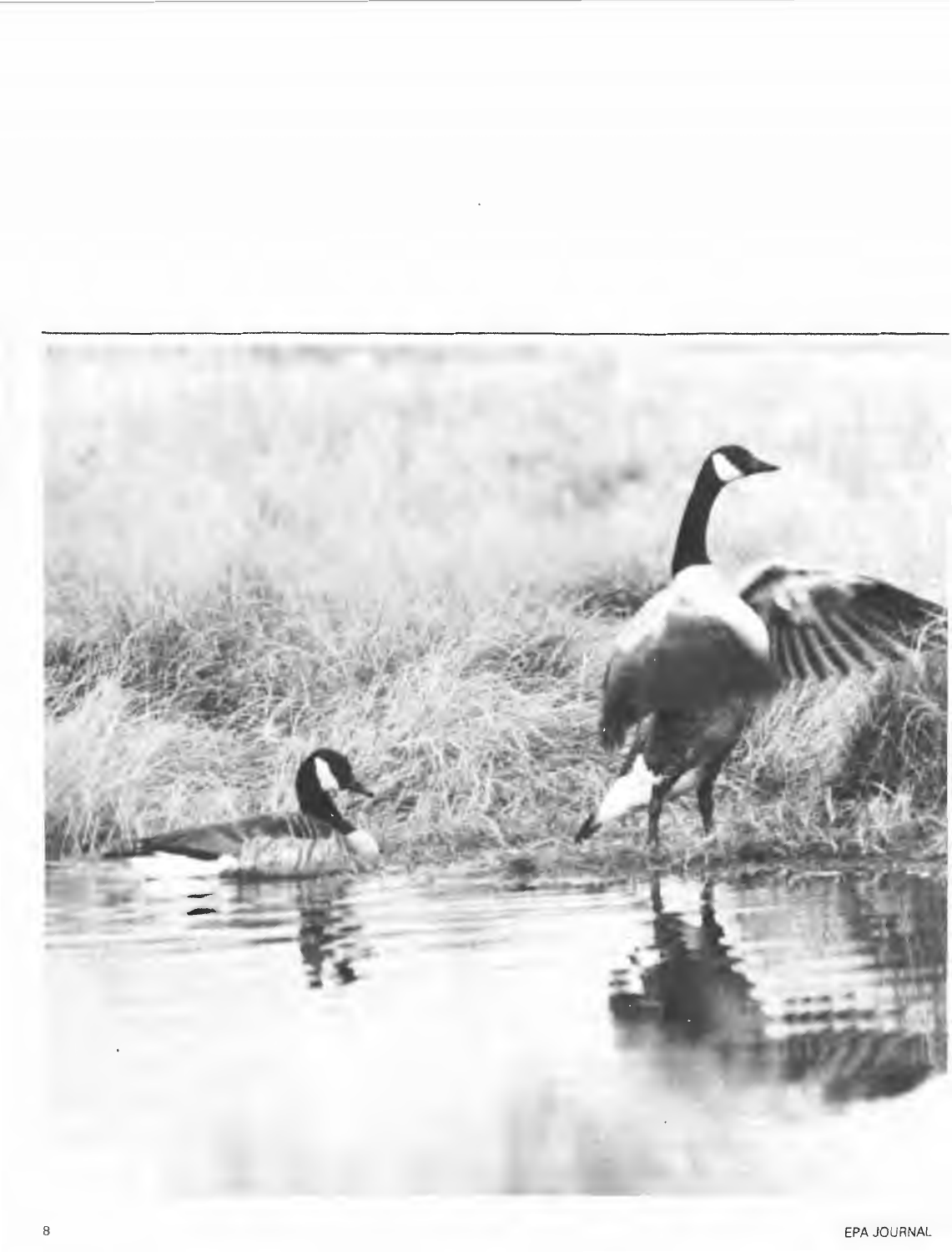### **The Marsh Maker of** St. **Michaels**

by Truman Temple

One of the salient points of the massive, \$27-million report issued by the Environmental Protection Agency on the Chesapeake Bay is that a severe decline has occurred in many aquatic grasses. As the study put it, "The bay grasses are of vital importance, because of their value as high primary producers, a food source for waterfowl, a habitat and nursery area for many forage fish and juvenile blue crabs, a control for shoreline erosion, and a mechanism to buffer negative impacts from excess nutrients."

Little noticed in the widespread publicity surrounding release of the study was an organization that for the past decade has been *creating* marshes. Its name is Environmental Concern, Inc. and since 1972 its crews have ranged up and down the Atlantic seaboard planting marsh grasses for commuties, corporations, and private landowners.

The founder, president, and director of this unusual nonprofit organization is Dr. Edgar W. Garbisch, Jr., who gave up a highly successful career as a professor of chemistry to devote his life to the encouragement and propagation of marshes. Garbisch, 50, originally taught and lectured at the University of Minnesota on the arcane subject of confirmational analysis which deals with the arrangement of molecules in space. He published dozens of articles in technical journals and was sought after by other universities. But Garbisch became restless with academic life.

He began looking for something more tangible. As a boy he had spent summer vacations on Maryland's Eastern Shore near Cambridge, and during a sabbatical in 1970, he picked up John and Mildred Teal's environmental classic, Life and Death of the Salt Marsh.

"The book and some other writings I came across suggested that wetlands were a renewable resource, unlike coal or oil. I was intrigued with the possibilities." He also felt that the laws being enacted by various states to halt further destruction of wetlands did not go far enough, that something more

positive could be done. He studied the subject and made a momentous career decision to chuck chemistry and switch to marsh grass.

As a first step, he planted an experimental patch of marsh grass on a beach in front of his summer home in St. Michaels, a small fishing village where James Michener a few years later wrote the novel Chesapeake. When the patch took root and flourished, Garbisch decided to broaden his approach. In 1971, he joined The Nature Conservancy as director of the Center for Applied Research in Environmental Science and organized the creation of a salt marsh on tidal sand flats at Hambleton Island a mile south of St. Michaels. The site had several advantages for research: It was uninhabited, it was accessible, and it was subject to erosion because of its exposed position where three creeks met. In fact, there was historic evidence of chronic erosion. Maryland Geological Survey records showed that wave and current action had been washing away the shoreline at the site an average of nearly two and a half feet annually for ninety-five years.

Within a few months, Garbisch and his assistants planted 60,000 seedlings on the island. Since there was no precedent for the experiment, the workers had to improvise. They collected seeds from various marsh plants around the Chesapeake and also from the Outer Banks of North Carolina. To keep from sinking into the tidal mud flats, they wore plastic coated snowshoes. To plant clumps of marsh grass under a foot of water, they lay on their stomachs on floating rubber mattresses, their arms immersed.

Encouraged by success in this project, Garbisch in 1972 established Environmental Concern on a ten-acre site overlooking San Domingo Creek in St. Michaels. Offices originally were located in a large antebellum white mansion with decaying white pillars, but this subsequently was torn down and replaced with more functional quarters. The organization also built greenhouses and a small phytotron or growth chamber to simulate the temperature and light conditions found during different times of the year. Outdoor cultivation beds for marsh grasses also were added.

Canadian geese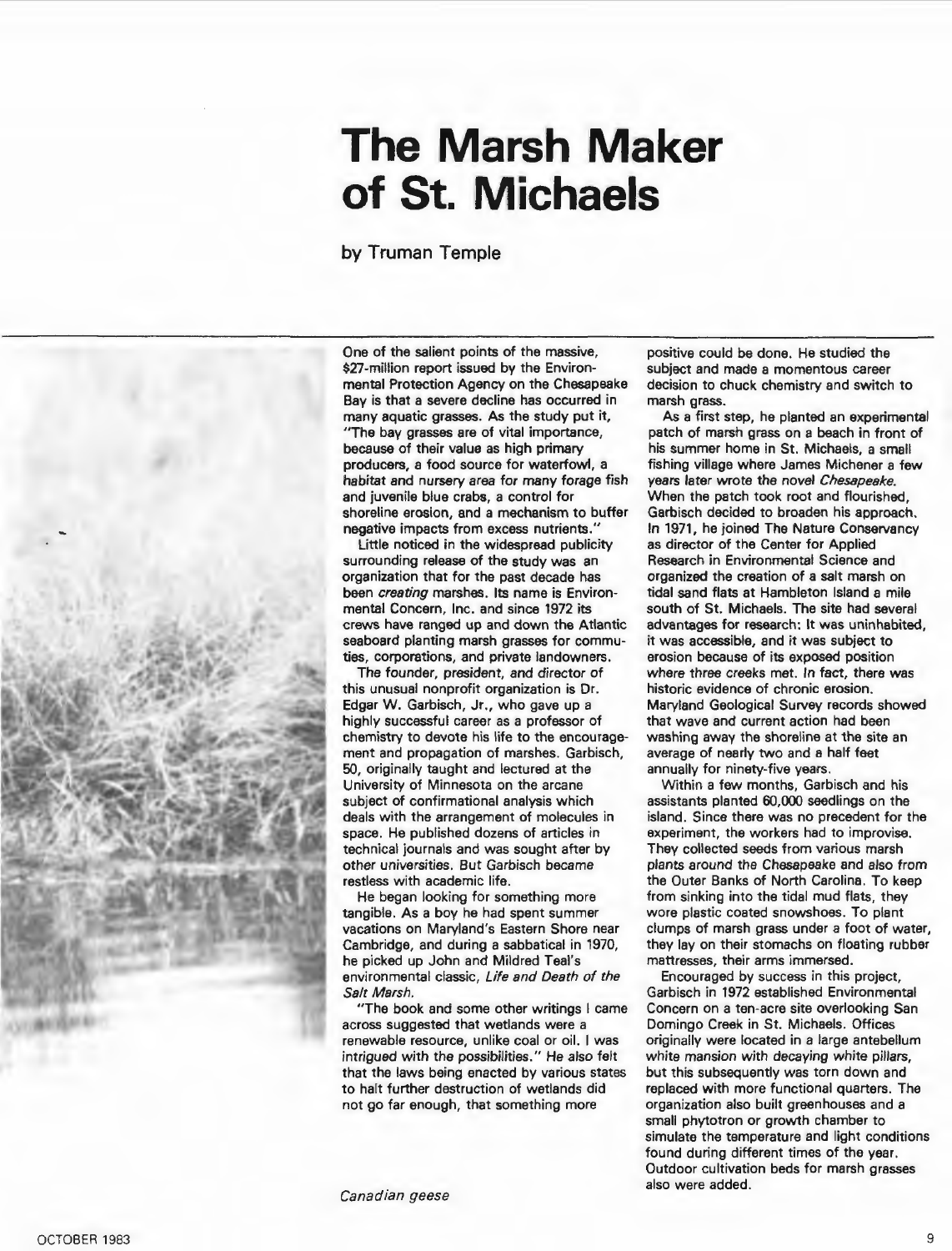Edgar Garbisch *Jr,* collecting marsh grass seeds.



During the past decade Environmental Concern has been involved in scores of projects along the Atlantic seaboard. Section 404 of the federal Clean Water Act requires an environmental review of proposed activities in most marsh areas, and in practice, where wetlands are sacrificed, applicants have developed mitigation plans to reduce these losses. In many cases the plans may involve revegetation or even the creation of new wetland areas. Garbisch explains that much of his organization's work has been in response to this demand for mitigation projects. When construction around Atlantic City for its rash of new casinos began, for example, Environmental Concern was called in to plant new marsh grass.

Over the years Environmental Concern has developed numerous and specialized types of equipment for its unusual work. Crews make use of a landing craft barge not unlike those used in World War II, in order to reach mud flats and dredged spoil in waterways not accessible by land. Another vessel, modified and adapted by Garbisch, is a sixteen-foot air boat powered by an aircraft engine. It is capable of carrying a ton of materials, and its propeller wash distributes marsh plant seeds that are mixed into the mud under water by

a large device pulled behind the boat. The organization also uses conventional vehicles such as bulldozers, dump trucks, and flatbeds, and much of the planting still must be done laboriously by hand.

Nor is the learning process ever completed. In one project to plant a five-acre site near Boston's Logan Airport, Garbisch ruefully recalls, crews ran into severe difficulties. After removing landfill rubble from a drive-in that had been laid on top of a dump, they encountered a moonscape of broken chunks of concrete. They broke numerous drilling bits preparing the land for revegetation.

In an earlier project financed by the Maryland Department of Natural Resources, Environmental Concern planted two acres of marsh grass on sand islands that had been created in the upper part of the Chesapeake by Tropical Storm Agnes at the mouth of the Susquehanna River. But a few months later, hungry Canada geese virtually destroyed the marsh by digging for the tasty underground rhizomes of the plants. The first remedy for this was to lay down costly galvanized fencing to protect the grass until it became established. Later, Garbisch discovered a

strange fact: Geese would not touch a planted marsh if he strung inexpensive nylon lines on stakes, similar to a crab fisherman's "trot line," at the water's edge.

Garbisch also discovered that recruiting employees for his organization did not follow conventional paths. "You don't need experienced greenhouse workers here, because what we do is not conventional. In fact, it's contrary to everything a typical horticulturalist has been used to. We work with plants that grow in saturated soil in conditions that would kill most plants. So everything has to be learned on the job."

His crews, which over the years have included scientists and students pursuing graduate work/study programs in ecology, have established marshes from Maine to South Carolina not only for communities, industries, and individuals but also for the U.S. Corps of Engineers. Environmental Concern also is broadening its operations to include freshwater plantings along Lake Erie, in the Philadelphia area, and inland Maryland for organizations and private landowners seeking to establish protected wildlife habitats. Although crews chiefly plant cordgrassformally known as Spartina alterniflora-in salt water to create marshes, a much larger range of plants is used in fresh water. Arrow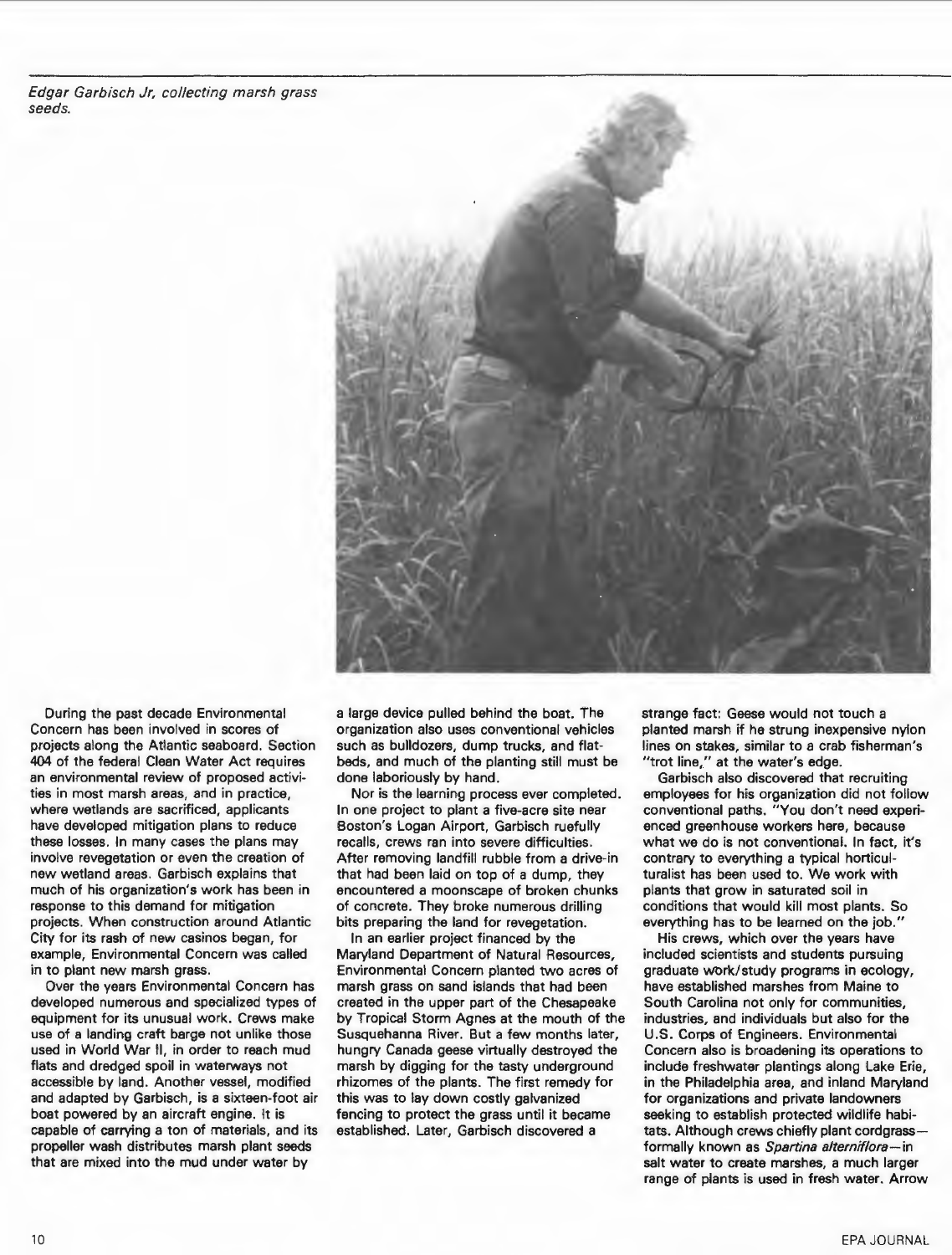

arum, pickerel weed, and duck potato-the latter once eaten by Indians in North America -all attract ducks and muskrats and are useful for food and shelter and land stabilization.

As the cost of wastewater treatment has increased in recent years, scientists and engineers have been re-examining the role of vegetation in cleansing waters where the incidence of coliform bacteria is high. Environmental Concern is now involved in a three-year demonstration project with the nearby city of Easton and the Maryland Department of Environmental Resources using aquatic plants for tertiary treatment of sewage. Workers have been experimenting with pickerel weed (Pontederia cordata), duck potato (Sagittaria latifolia), and American three-square (Scirpus americanus), a sedge, to see how well the roots and foliage of these plants can help remove impurities from effluent.

Although the Corps of Engineers is often thought of by environmentalists and conservationists as an insensitive bureaucracy bent on damming every stream in America regardless of consequences, in recent years it has

shown an awareness of the side-effects of its actions. One of the engineers' problems is dredge spoil. In 1981, for example, nearly 360 million cubic yards were dredged from U.S. waterways and harbors at a cost of more than one half billion dollars. Where do you put it all? And what do these endless mounds of raw, unsightly clay and mud do to the environment? In seeking some of the answers, the Corps has pursued extensive research to find ways to recycle dredged material, using it to renew eroded beaches, create recreation areas, and establish new islands for wildlife.

Environmental Concern is carrying out one such project for the Corps, planting vegetation on fifty acres of dredged spoil west of Hooper's Island in the Chesapeake Bay, a few miles southwest of the Blackwater National Wildlife Refuge. To provide a diversity of habitat, crews are planting 40 percent of the site and leaving the rest open for bird nesting. Already least terns have been observed nesting in the higher elevations.

One aspect of marsh grass that is attracting more and more attention by private landowners is its ability to halt erosion, a continuing problem in the Chesapeake. (One study by a Johns Hopkins University geologist estimates that in the past three and a

Environmental Concern's greenhouses.

half centuries, about 145 square miles of Maryland shoreline have been washed away.)

Quite apart from the attractiveness of a natural vegetative border along a shore (as opposed to man-made bulkheads or sterile, grey stone strips of riprapl is its relatively low cost in abating erosion. Contractors in the Chesapeake charge anywhere from \$40 to \$75 or more per foot for stone jetties. By contrast, Environmental Concern's fee for planting a shoreline runs around \$8 to \$12. Garbisch noted that not every shore property has the potential for vegetative treatment, and he encourages landowners to consult with the Soil Conservation Service for a preliminary evaluation.

There is no routine day for Garbisch during the summer, when he may be on the road with his crews 70 percent of the time at various planting projects. A husky six-footer whose own mop of unruly hair sometimes resembles Spartina alterniflora, he often is up at 2 a.m. during the warm growing months, moving by boat or truck to the next site. But it is obvious that he has no regrets about dedicating his life to restoration of the marshes.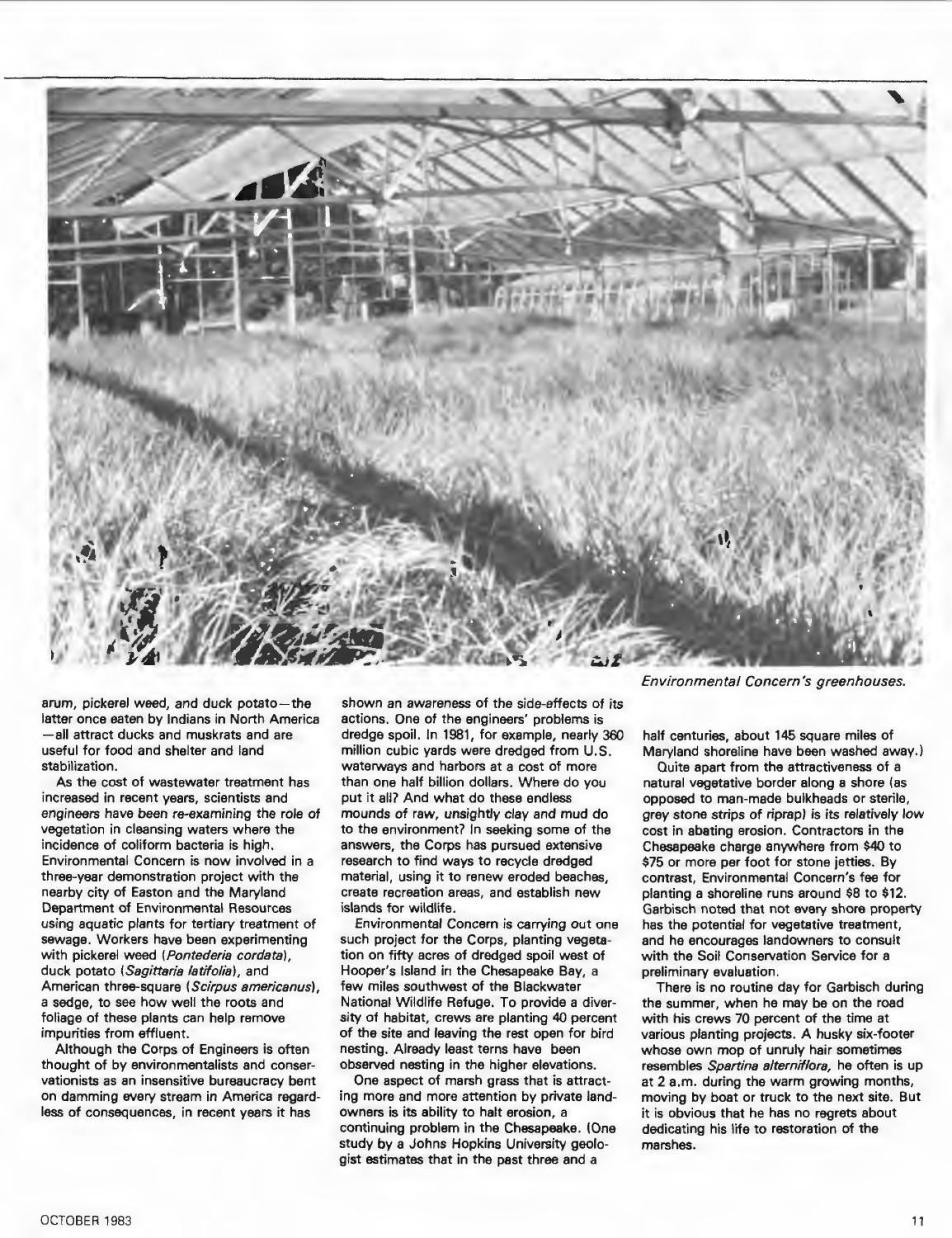

"They are so important indirectly to man," he says. "Not only do they provide a primary food source for animals and a place for nesting and resting, but they function as natural filters in tidal areas. They're nature's own water purifier. They remove nitrates and phosphates, and also suspended sediments. And along with all this, they also stabilize shorelines."

A few miles south of Environmental Concern's headquarters the Blackwater National Wildlife Refuge has mounted some handsome specimens of typical Eastern Shore wildlife in its public museum. The specimens include a Canada goose, a muskrat, and a nutria, and Dr. Garbisch looks at them with affection. "Without the marshes, these animals couldn't exist."  $\square$ 

Truman Temple is a press officer at EPA headquarters. This article was printed recently in the Natural Resources Defense Council's Amicus Journal which has granted permission for its use in EPA Journal.

Work under way to stimulate growth of marsh grasses.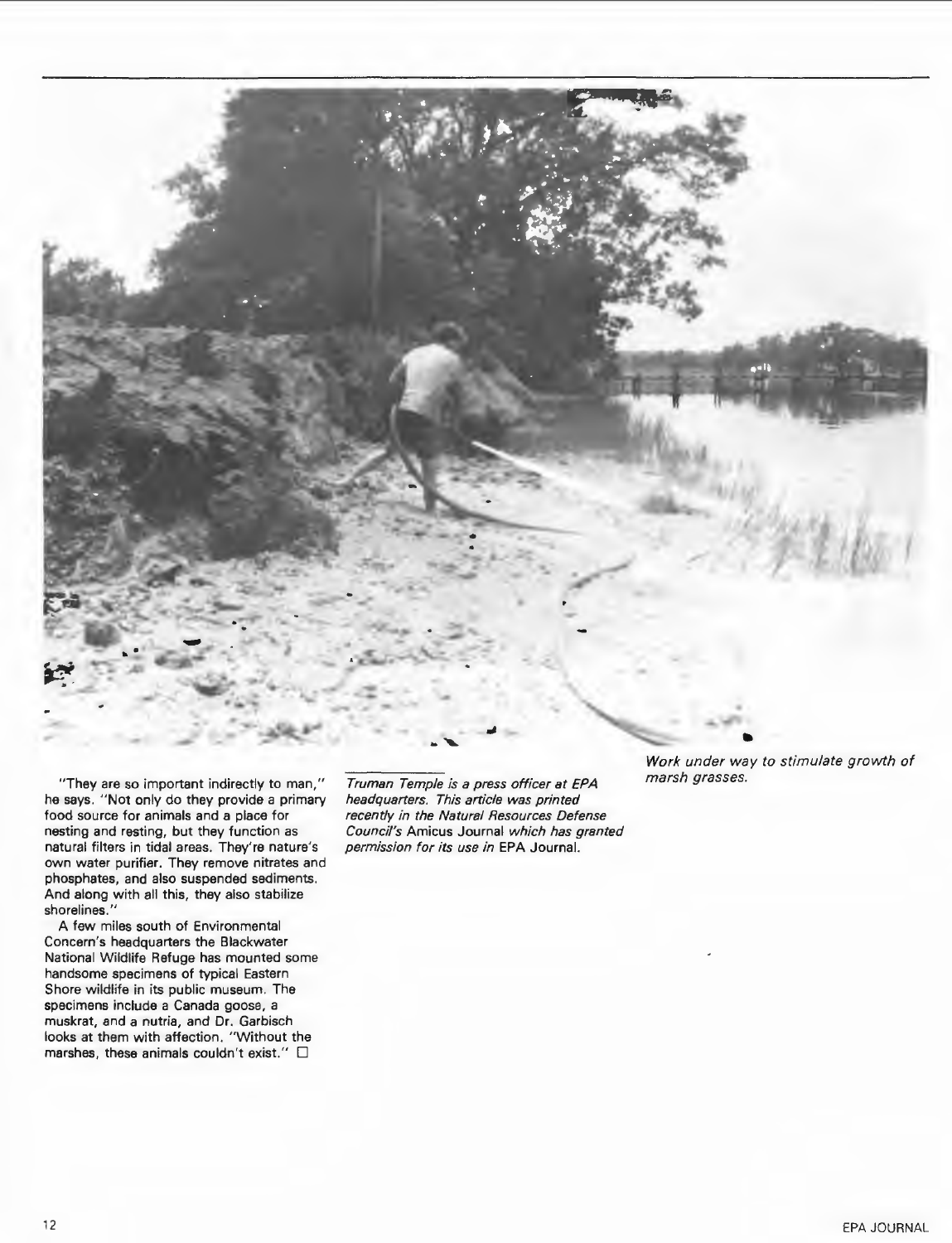### **Autumn at Assateague**

In the pre-dawn darkness while the great star constellation of Orion, the hunter, still rides the night sky, you can now often hear on Assateague Island the gabbling of waterfowl above the murmur of the lapping waves.

As the rising sun gradually bums away the mist enshrouding Assateague, one of the great barrier beaches of our Atlantic coast, a skein of Canada geese emerges from a distant cloud and slowly approaches the slender ocean island which serves as a bird sanctuary as well as a seashore recreation area for millions of people.

The geese are part of the immense autumn migration of birds who fly vast distances as they travel between breeding and winter territories. A major attraction for migrants visiting Assateague are the fresh and salt water wetlands that comprise part of this island.

While these wetlands are enormously productive protein factories, they are deceptively quiet and their flat appearance strikes many people as being monotonous.

Rarely appreciated are the salt marshes with their often foul odors from dead plants rotting in the slippery mud bottoms and their clouds of mosquitoes and sizable populations of biting green-headed horse flies.

The wild ponies on the island are sometimes so tormented by the green-headed flies that they charge into the ocean surf to find relief.

Yet scientists have discovered that a salt marsh can be 12 times as productive as a forest. These mixtures of mud, grasses and water can and do provide a rich food supply for birds and all other creatures in the coastal environment.

The productivity of a salt marsh is stimulated by the daily tidal flooding and periodic sloshing of storm-whipped ocean waters over the marsh areas. The surges of water pump nutrients into the wetlands areas and dissolve them so they are easily consumed by creatures at the bottom of the food chain.

One of the charms of a salt marsh is the sight of a snowy egret standing in a small water channel, or "gut" as they are called locally, and stirring the waters with one of its yellow feet. After the snowy has poked its "golden slipper" into the shallows and stirred up the bottom it lunges down to eat the small fish and crabs it has aroused.

On the floor of the marsh browsing on algae are many small creatures, including the snails known as periwinkles. Fiddler crabs scuttle through the thick grasses, the male waving one out-sized "fiddler" claw to attract females and threaten other males.

Grasses, particularly the cordgrasses, play a key role in the productivity of marshes. A

high marsh cordgrass, sometimes called saltmeadow hay, was once harvested for domestic animals and is still eaten by the grazing wild ponies.

This saltmeadow hay has a unique ability to survive burial by sands that cover it when ocean waters wash over the wetlands. Sooner or later it thrusts itself up above the surface and continues spreading by sending out underground runners. The success of this grass helps to stabilize the island against the constant assault of wind and waves.

One of the secrets of the survival of the cordgrass is its ability to discharge excess salt through special cells along the edges and tips of blades. This excretion of salt sometimes paints these plants with a frost-like edging which glitters in early morning sunlight.

Fall is a transition period at Assateauge when many birds are migrating to the south and others are arriving for the winter.

Gone now are many of the shorebirds such as the red knot, a robin-sized bird,

which left in July for Argentina. It will be back in May to feed on the eggs laid by horseshoe crabs in the sand after they pull themselves from the ocean on a moonlit night.

When the red knots and many other shorebirds disappear, riding the winds into the ocean mists on their migration flight, it signals the ending of another golden summer.

Soon the snow geese will be arriving at Assateague and settling down in great flocks in the sand dunes.

If disturbed by visitors they explode into flight. As many as 20,000 of these geese spend at least part of the winter at Assateague. However, with the approach of colder weather in January and February many of them will move even further south.

The periodic migrations of birds along various inland flyways and up and down the long coastlines of the world are reminders of an observation by Carl Sandburg that in human affairs also "the glory of life is that we never get anywhere. We are always going somewhere." $-$ C.D.P.  $\Box$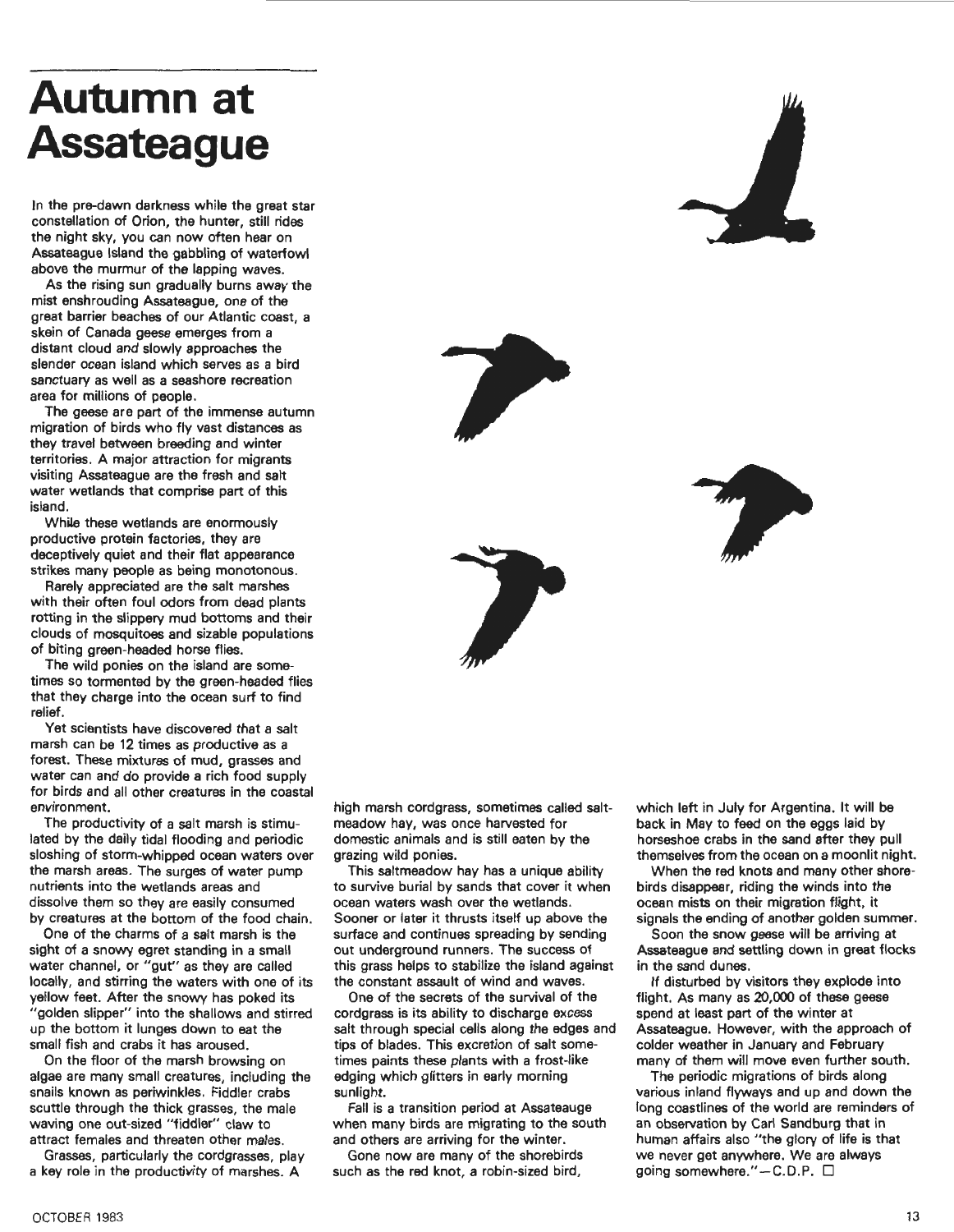# **Wetlands for Wastewater Treatment**

By Jay Benforado

It looks and smells like a greenhouse. Lush water hyacinths, with their large purple blossoms and stalks that end in nearly round leaves, float on the surface of six covered rectangular tanks. Catfish, mosquito fish, crayfish, snails, duckweed, and other plants and animals thrive in the environment.

This "aquaculture" project, funded by the city of San Diego, is part of a pilot-test advanced treatment facility that treats raw sewage to standards higher than those used for tap water in many cities. A total of \$3.5 million in Federal, State and local funds is being used to construct a larger system which will be able to treat one million gallons per day.

The San Diego project is one of many innovative waste treatment approaches harnessing natural and artificial wetland processes that scientists have been studying for years.

Lagoons filled with water hyacinths are also used to clean domestic and chemical wastewaters at NASA's laboratory at Bay St. Louis, Miss., where the aquaculture treatment technique was developed in 1975.

The wastewater treatment system at Walt Disney World located near Orlando, Fla., is one of the most innovative and sophisticated natural systems in operation. The waste discharge is first given a high degree of secondary treatment and is then treated by one of four different methods. The major portion of effluent is discharged to a cypress swamp, another portion is used for spray irrigation, and overflow from ponds is sent through a cattail marsh. In addition, a water hyacinth system has been constructed for experimental use.

A large state-owned peatland located near Houghton Lake, Mich., provides advanced treatment for discharge from a one-milliongallons-a-day municipal treatment plant at about half the cost of a conventional facility. This removal of nutrients is necessary to protect recreation at the lake.

In addition to providing waste treatment, managed wetlands can also contribute many other benefits. For example, at the Bitter Lake National Wildlife Refuge in New Mexico, wastewater discharged by the local treatment plant supplies water for a marshy area used by migrating shorebirds and waterfowl. A 25-acre artificial wetland constructed by the Mt. View Sanitary District in Martinez, Calif., to receive effluent discharged from a secondary treatment plant is also managed to enhance wildlife habitat in addition to removing nutrients.

Several factors account for the interest in wetlands wastewater treatment: The need for higher levels of effluent treatment prior to discharge into waterways; rapidly escalating costs of treatment plant construction and operation; and emerging appreciation of the esthetic, wildlife and other environmental benefits associated with the preservation and enhancement of wetlands.

How do wetlands "purify" wastewater? Water that enters a wetland is dispersed over a large area through intricate channelization of flow. Physical entrapment of pollutants occurs in the surface soils and organic litter. In addition, many water quality changes occur as a result of biological activity in a wetland; oxygen is both added to the water as a result of photosynthesis and used during respiration and decomposition; decomposers such as bacteria on and in wetland sediments break down organic matter. In some cases, nutrients and other material may be stored in the sediment, woody vegetation, and peat, depending on the type of wetlands, season of the year and other environmental factors.

EPA has recently inventoried and plans to study discharges or municipal effluents into wetlands in two of its regions-Region 5 headquartered in Chicago and Region 4 with headquarters in Atlanta. In the upper Great Lakes States, 96 sites have been identified. Seventy-five percent of these discharges to wetlands are from municipal treatment facilities and the other 25 percent from commercial treatment facilities or other dischargers. In eight southeastern states, 224 sites are recorded. A few dischargers have

operated for nearly 100 years.

The management of artificial and natural wetlands to treat municipal wastewater has been receiving attention across the country. During an era of increasing energy prices and inflation, wetlands appear to offer a promising alternative or supplement to the high energy, equipment, and labor costs of conventional advanced wastewater treatment. Use of wetlands can also help preserve open space and wildlife habitat, increase recreation potential, and stabilize streamflow. Potential problems include inappropriate use of wetlands because of lack of design criteria and ambiguous and often conflicting regulations and standards.

The need to avoid adverse ecological impacts was one reason EPA and the U.S. Fish and Wildlife Service cosponsored a technical workshop last June on "Ecological Considerations in Wetland Treatment of Municipal Wastewater." A group of wetland scientists met at the University of Massachusetts to hear and discuss 30 scientific papers. Conclusions from the workshop included:

• Wetland systems, both artifically created and naturally occurring, can provide measurable renovation of wastewater. However, the ecological understanding and design criteria to take best advantage of these processes on a routine basis for the most part do not currently exist.

• Natural wetlands have highly variable characteristics making it difficult to generalize about research results, especially in considering use of wetlands *in* different geographical areas.

• Artificial or constructed wetlands appear to offer the greatest promise for general application in wastewater treatment because of reliable treatment results, simpler management techniques, and greater acceptability by the public.

• There are opportunities and substantial interest in creating and restoring wetlands in combination with treatment of municipal wastewater, stormwater and agricultural return flow.

• Future implementation of full-scale wetland treatment systems will depend on additional

<sup>(</sup>Jay Benforado is an ecologist with the Conservation Foundation, who is currently working for EPA's Office of Research and Development.)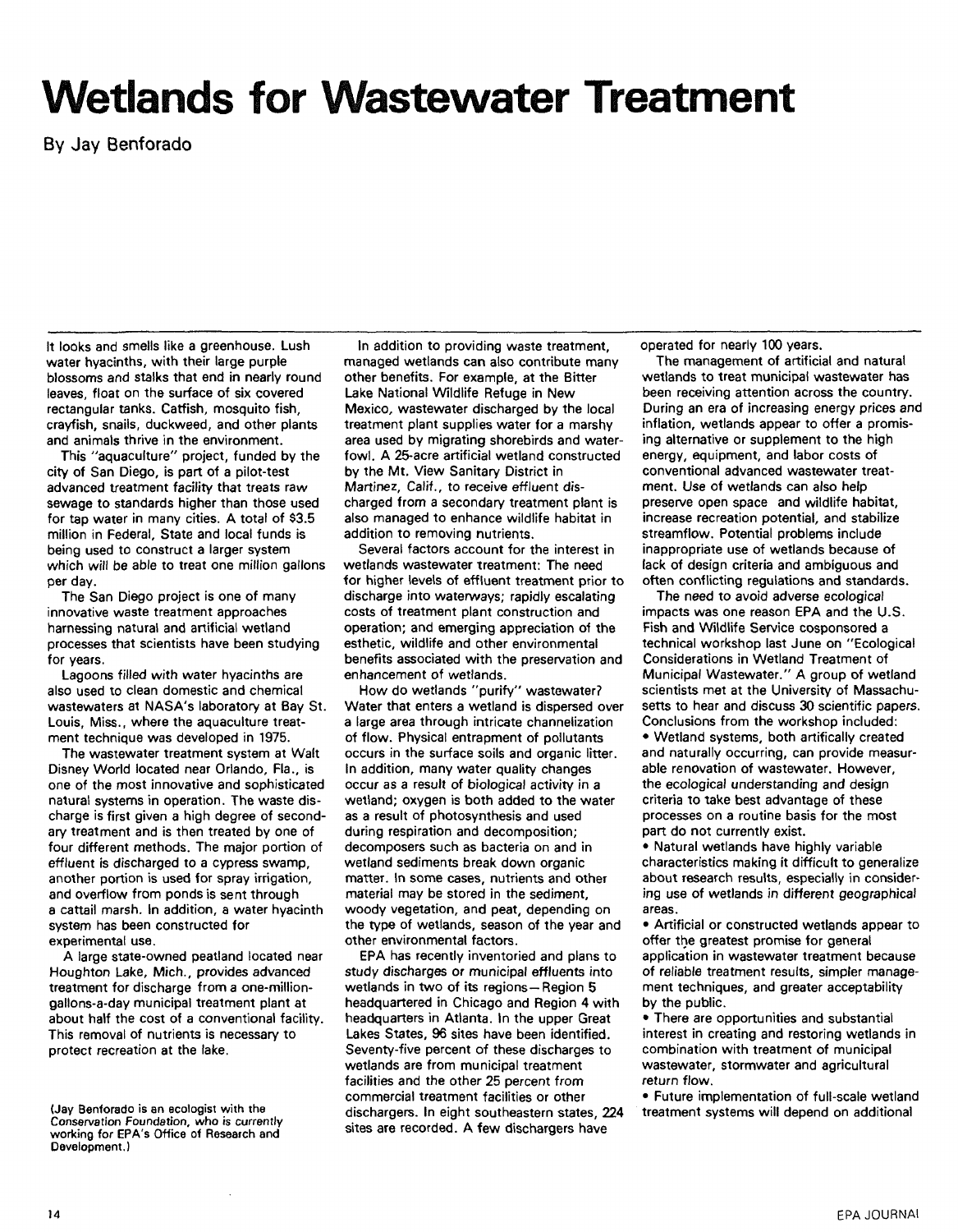Harvesting of hyacinth plants grown in Disneyworld treatment facility at Lake Buena Vista, Fla.

pilot and demonstration studies to build confidence in the design and operation of these systems.

Using or creating wetlands to help treat municipal sewage necessitates a shift from a philosophy that wetlands must be totally protected from any human intrusion. Adopting an approach of wetlands management does not conflict with the need for wetland protection. In fact, competent management of certain wetlands for particular human uses could foster a greater understanding and appreciation of the value of these ecosystem, and thus bolster support for protecting wetlands in general. The concept of managing wetlands is not new.

Waterfowl hunters played a key role in the wetland protection movement because they worked to preserve rapidly disappearing waterfowl habitats. Now many of the National Wildlife Refuges wetlands are managed to increase wildlife populations. Control of water levels and establishment of specific types of plants for cover and food used by ducks and other wildlife are impor tant wetland management tools.

Overall, the conservation community appears to be guardedly optimistic about the future of wetland treatment practices. If this technology is carefully developed and appropriately applied, the benefits could outweigh the disadvantages. Many environmentalists view using wetlands for wastewater treatment with mixed emotions. Since they have battled so long for wetland preservation, they welcome any help they can get in "selling" the need for wetlands, but they fear that advanced waste treatment use could destroy *the* very values they seek to preserve. Potential ecological prob lems must be identified early in the development of this technology so that adequate controls are used to protect our valuable wetlands.  $\square$ 

Water hyacinths cover surface of large pond in San Juan, Tex ., where they are used to help improve water quality.



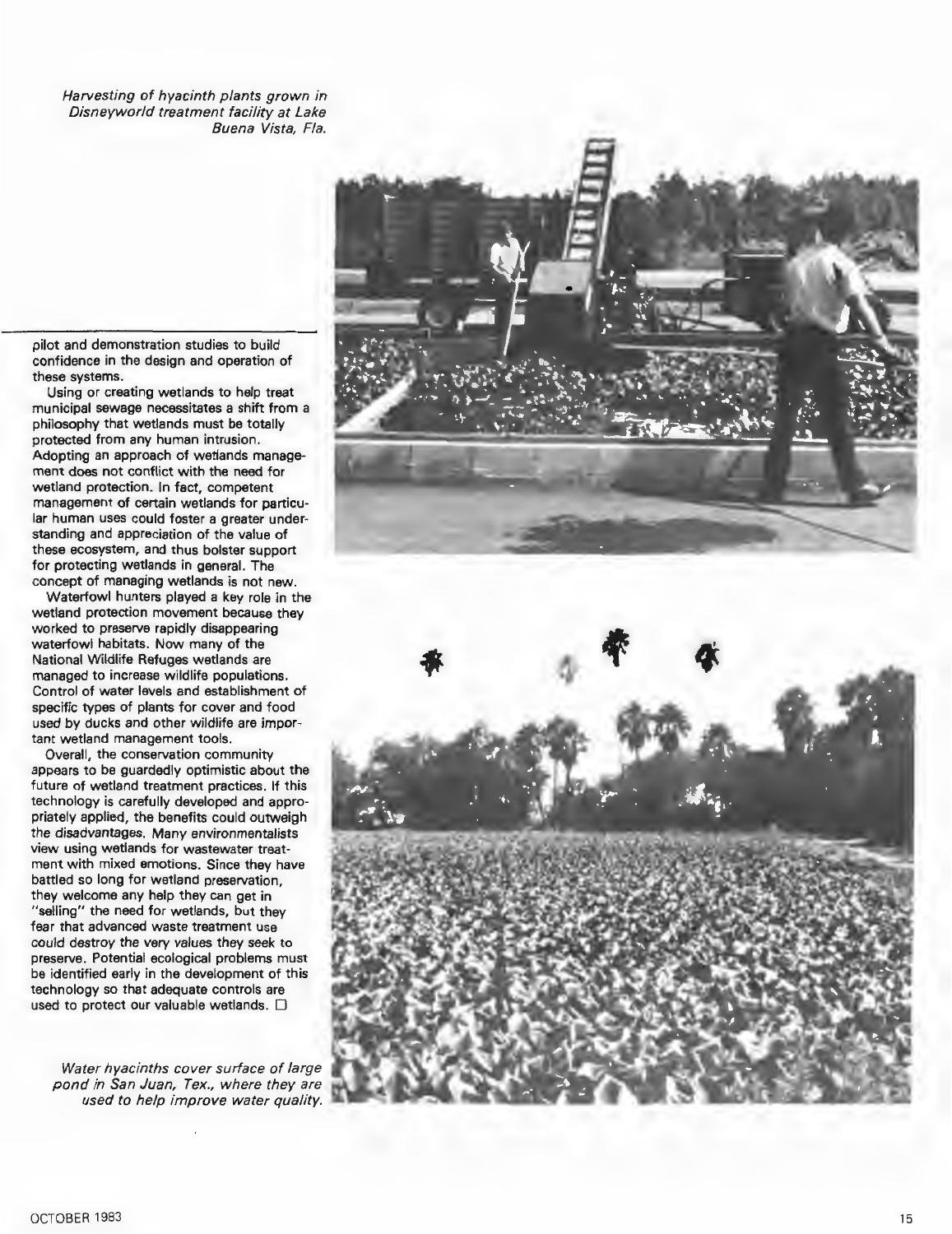# **EPA Management Strategies and Goals**

An Interview with EPA Deputy Administrator Alvin L. Alm

Why were you interested in returning to EPA as Deputy Administrator?

First, I believe strongly in the mission Congress has given to EPA. A clean environment can no longer be considered a luxury, but rather a necessary part of an industrialized society. Since I last served at the Environmental Protection Agency, the nature ot many of the issues has changed. Today, we more clearly recognize the human health threats imposed by environmental pollution. While we have made substantial progress in reducing gross pollution levels, we have not made equal progress in reducing hazardous and toxic materials nor in dealing with some of the more intractable problems, such as nonpoint sources of water pollution. I would like to contribute to achieving the goals and objectives established by the Congress, and believe that my experience will enable me to do that.

Second, I feel strongly about EPA as an institution. EPA has had a reputation for being one of the best managed agencies in Government and one with an extremely talented and professional staff. The turmoil over the last two years has obviously adversely affected morale and productivity, but not the quality of EPA's staff. I would hope to contribute to improving morale and productivity within the Agency so we could reach the standards of excellence that EPA had attained in the past.

Third, I am extremely enthusiastic about working for the current Administrator, William D. Ruckelshaus. I have had the opportunity of working for many great public servants in the past and Bill Ruckelshaus is certainly in that tradition. He is a person of great integrity, vision, and ability. I feel honored that he has chosen me for this position, and am excited about the possibility of working with him as Deputy Administrator.

**Q.** Is this a good time to be at EPA7

**A** • This is a particularly exciting time to be associated with EPA-in a sense a period of "bureaucratic camelot." Bill Ruckelshaus has pulled together a team of extremely talented and professional people to provide leadership to the agency. Coupled with what I consider the best career staff in Government, we have a management team that can achieve the objectives Congress and the American people expect us to achieve.

**• What approaches will you be** taking in your new post?

**A** • I think there are a few management principles that will be important in running the agency. The most important principle is treating the career staff as our most important resource. In approaching this it is important for the appointed officials to trust the career people that have made this agency work effectively over the years. This trust extends to trusting the judgments and motives of the staff and giving them responsibility for performance and holding them accountable for success. Only through teamwork and open dialogue between appointed and career staff can this agency prosper.

A second basic theme is an open decisionmaking process. Good managers understand that success is heavily dependent on organizations having shared values and achieving consensus on management directions. We are using many techniques for gaining consensus and understanding on agency goals, such as decision-making in open meetings, use of task forces and involvement of headquarters and regional people in reaching decisions. The creation of a career Management Council to advise Howard Messner and me on management issues opens another approach.

Third, we need to delegate more operating responsibility from the 12th floor to the program offices, from headquarters to regions and from EPA to the states. The more we can place decision-making at the

level of operational responsibility, the more effective our programs will be. While delegating day-to-day operational responsibility, top management needs to focus better *on*  the long term goals and operations of the agency. These goals must be developed through an open process of involving people and encouraging wide participation by agency staff.

**Q** • How do you view your role as Deputy Administrator of EPA?

**A** • First, the Deputy Administrator will act as the internal manager of the Agency's operations. Essentially, he will be responsible for overseeing the Agency's varied work products-from developing standards and regulations to making inspections, issuing permits, preparing Congressional reports, and most important, achieving compliance with environmental statutes.

The workload of the Environmental Protection Agency is immense. Over 250 major standards and regulations are in progress, 8,000 RCRA permits must be issued and more than 500 Superfund sites are scheduled for removal or remedial actions. Staying on top of this vast volume of work is a major challenge.

Second, the Deputy Administrator will act in the Administrator's absence and will make some decisions in cases where the Administrator has recused himself.

Third, the Deputy Administrator will oversee the policy development process so that the Administrator can make decisions on the basis of good information. The policy development process must not only inform Agency decision-making, but should also lay out for the Congress and the public the choices that are available and their implications for society.

The Deputy Administrator will also be responsible for overseeing task force efforts to address a wide variety of critical issues, such as developing a dioxin strategy, a groundwater operational plan, a compliance strategy, and improved operations through a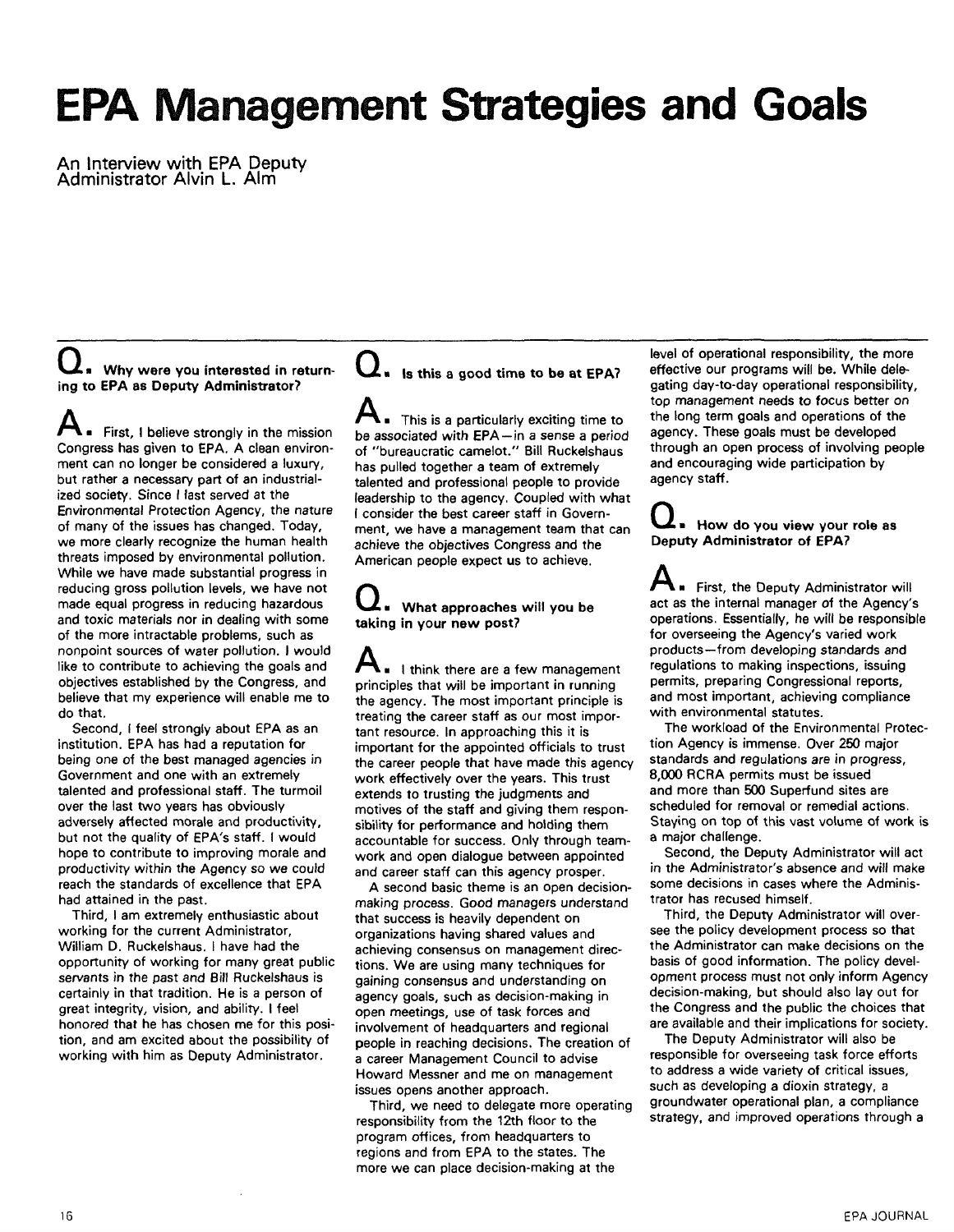

better delineation of federal and state roles in achieving environmental improvement. The development of a policymaking process that brings together better science, economics, and technical work-while encouraging the public and various interest groups to participate actively-is a critical role for the Deputy Administrator.

In a sense, I view the job of the Deputy Administrator as similar to that of the chief operating officer of a corporation. The chief executive officer, who has a role similar to the Administrator, is responsible for policy decisions and overall direction of the corporation. The chief operating officer is responsible for implementing the decisions and direction on a day-to-day basis.

• How do you plan to manage the Agency?

There are five major tools I plan to use: The first tool is the management accountability system, which provides a mechanism for establishing Agency goals and following up on achievements.

Second, we are establishing a tracking system to check aggressively on the progress being made on the major work products, including all major standards and regulations.

Third, I will use visits to the regional offices to follow up progress and assure achievement of management commitments. Periodic meetings of regional administrators represents another tool for reviewing regional accomplishments.

Fourth, I plan to have weekly meetings with the assistant administrators to review their progress and discuss problems of particular concern.

Finally, we will use the agency's performance standards to encourage achievement of programmatic objectives. Performance ratings and bonuses will be tied specifically to actual accomplishments.

Basically, I will be interested in ensuring that we are actually accomplishing our statutory goals-namely cleaning up and protecting our environment. We are not necessarily interested in whether people are working hard. We are more interested in whether they are working smarter in accomplishing something.

Alvin L. Alm being sworn in as EPA Deputy Administrator by Administrator William D. Ruckelshaus. Holding the bible is Eloise Agee, Special Assistant to the Deputy Administrator.

**■ Do you think EPA can make signifi**cant gains during the next year and a half?

**.** I may be an optimist, but I really believe we can accomplish a lot. Most of the issues at EPA are well known. What we have to do now is to engage the EPA staff in preparing analysis and options and then make decisions. Bill Ruckelshaus and I are more than willing to make decisions. In addition to moving ahead on policy and management decisions, we can make a number of improvements in the way the Agency operates. We can improve the timeliness and quality of our work products and strengthen our management procedures. Most important, we can institutionalize a way of dealing with each other that allows for creativity and job satisfaction. By institutionalizing good management practices that place prime focus on the Agency's employees, we can achieve the Agency's substantive goals. Achieving our substantive goal of cleaning up the nation's environment is partly dependent on creating a first-rate management environment for EPA's employees.  $\Box$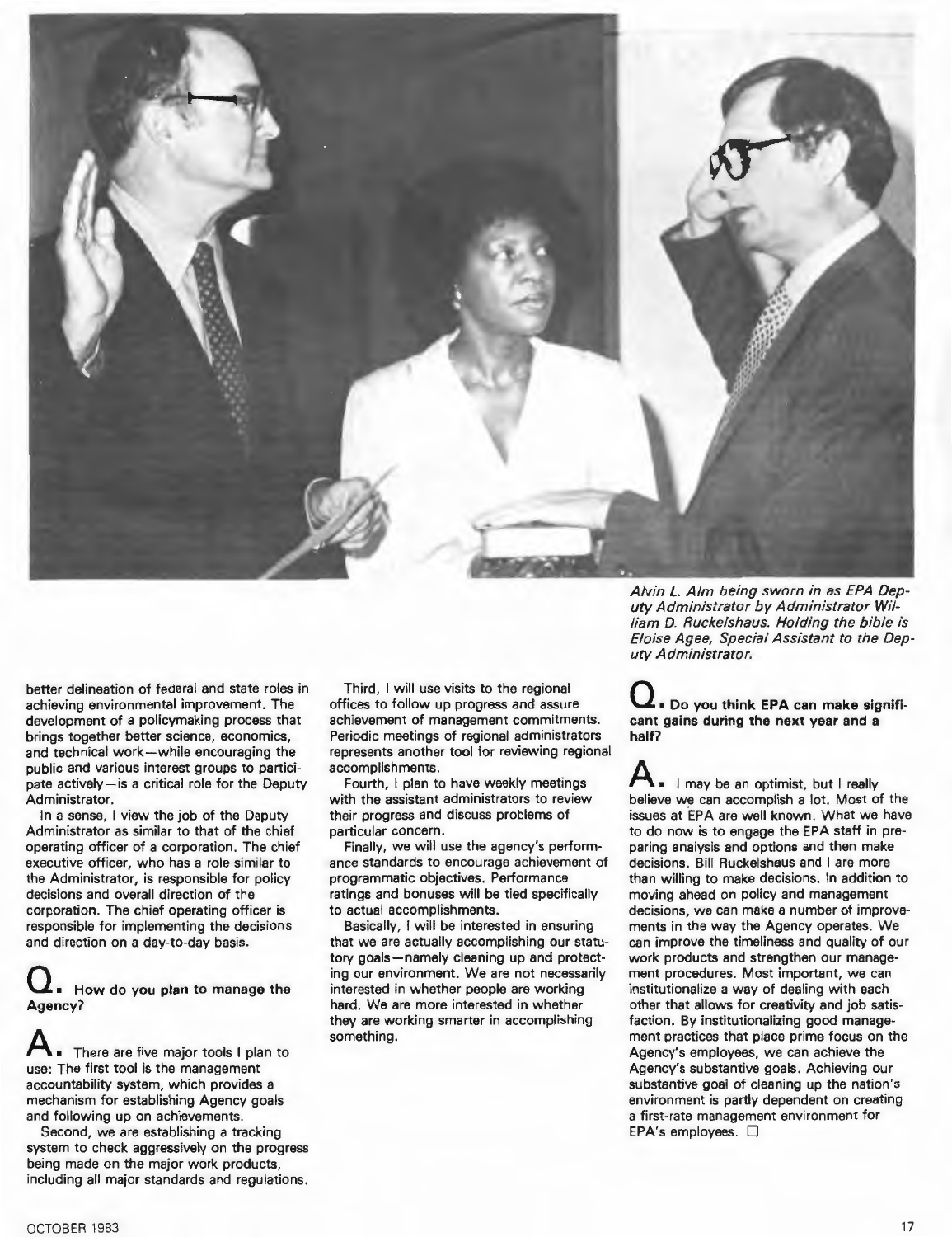# **Who's Who in the Regions**

Region 10 (Seattle) Alaska, Idaho, Oregon, Washington 206-442-1203



Regional Administrator Ernesta B. Barnes

Region 9 (San Francisco) Arizona, California, Nevada, Hawaii 415-974-8023



Acting Regional Administrator John Wise

Region 8 (Denver) Colorado, Utah, Wyoming, Montana, North Dakota, South Dakota 303-837-5927



Regional Administrator John G. Welles

Region 7 (Kansas City) Iowa, Kansas, Missouri, Nebraska 816-374-5894



Regional Administrator Morris Kay

Region 6 (Dallas) Arkansas, Louisiana, Oklahoma, Texas, New Mexico 214-767-2630



Regional Administrator Dick Whittington

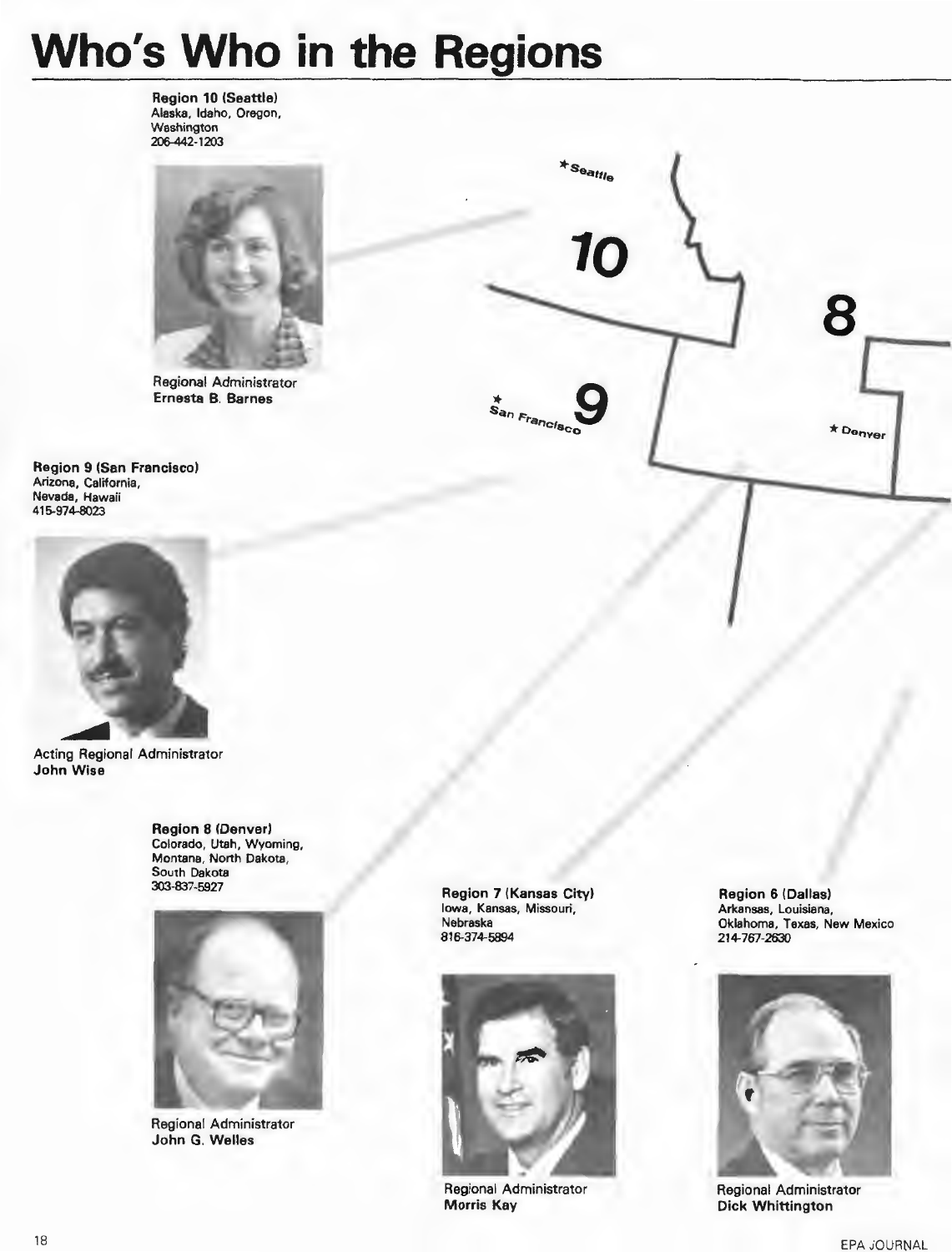**Region 1 (Boston)** Connecticut, Maine, Massachusetts, New Hampshire, Rhode Island, Vermont 617-223-7223





Regional Administrator Michael R. Deland

> Region 2 (New York City) New Jersey, New York, Puerto Rico, Virgin Islands 212-264-2515



Regional Administrator Jacqueline E. Schafer

Region 3 (Philadelphia) Delaware, Maryland, Pennsylvania, Virginia, West Virginia, District of Columbia 215-597-9370



Regional Administrator Thomas P. Eichler

Region 5 (Chicago) Illinois, Indiana, Ohio, Michigan, Wisconsin, Minnesota 312-353-2072



Regional Administrator Valdes Adamkus

Region 4 (Atlanta) Alabama, Georgia, Florida, Mississippi, North Carolina, Tennessee, Kentucky 404-881-3004



Regional Administrator Charles R. Jeter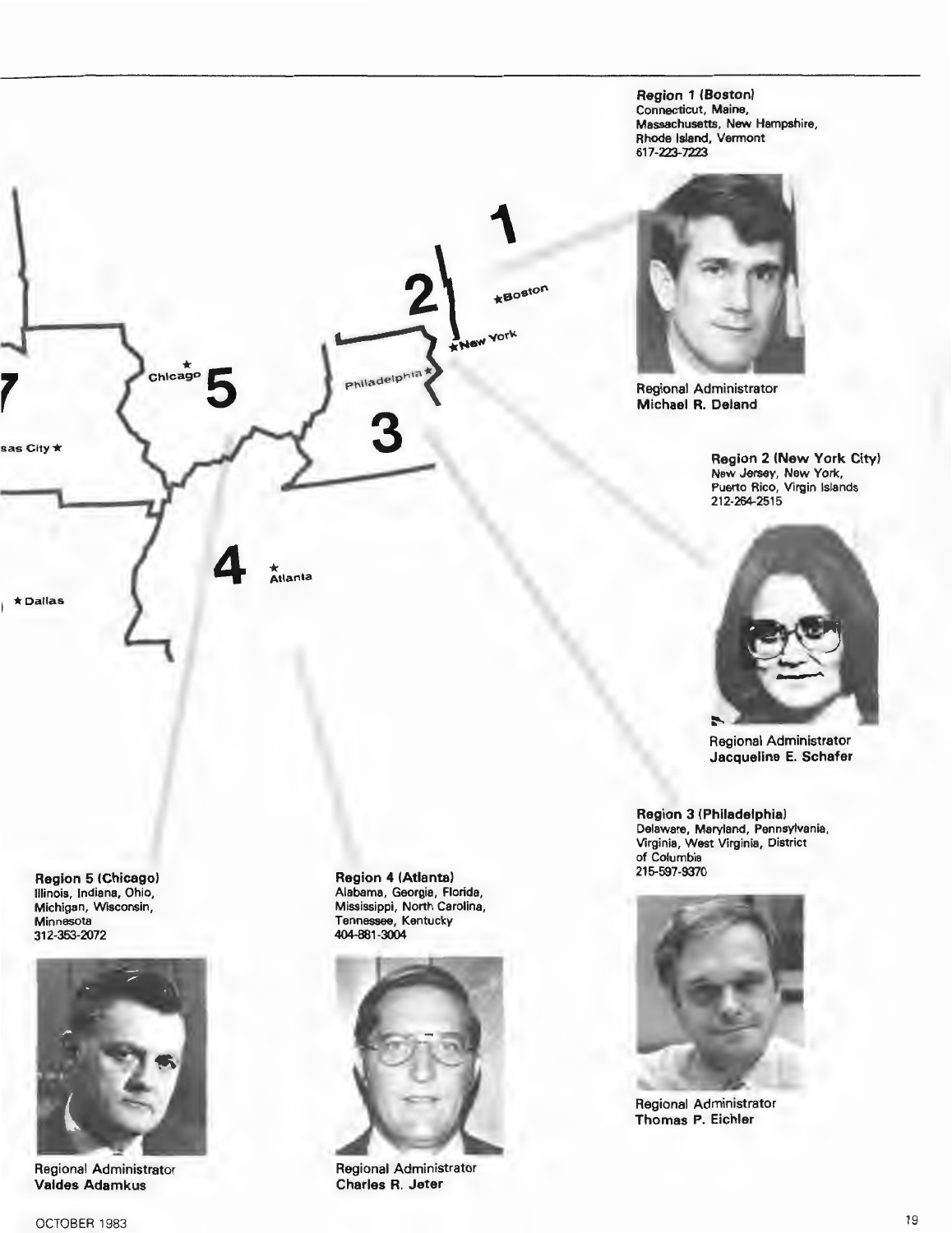### **More Key Appointments**

President Ronald Reagan has announced his intention to appoint two more EPA Assistant Administrators, a new General Counsel, and a new Inspector General.

They are: A. James Barnes to serve as General Counsel.

Josephine S. Cooper to be Assistant Administrator for External Affairs.

Jack Ravan to serve as Assistant Administrator for Water Programs.

John C. Martin to be EPA Inspector General.

Meanwhile, the Senate has already confirmed the earlier nominations of Alvin L. Alm as Deputy Administrator, Howard M. Messner as Assistant Administrator for Administration and Lee Thomas as Assistant Administrator for Solid Waste and Emergency Response.

Barnes had been serving as General Counsel at the U.S. Department of Agriculture since 1981. Earlier in his career he had been in private law practice and had served as an Asssistant to EPA Administrator William D. Ruckelshaus in the Administrator's first term at EPA in 1970-73 and also when Ruckelshaus was Deputy Attorney General at the Justice Department in 1973.

Cooper will be filling a new post consolidating the work of the previously independent Public Affairs, Congressional Liaison, Intergovernmental Liaison and Federal Activities offices. Since 1981 she had been serving on the professional staff of Senator Howard Baker of Tennessee and on the professional staff of the U. S. Senate Committee on the Environment and Public Works.

While serving as an American Political Science Association Congressional Fellow, Cooper was legislative assistant to Senator Baker and Congressman Dick Cheney of Wyoming. Cooper had also been employed previously at EPA as a



special assistant to the Assistant Administrator for Research and Development in Washington and as an environmental protection specialist and program analyst at EPA facilities in Research Triangle Park, N. C.

Ravan, who will succeed Frederic A. Eidsness after confirmation by the Senate, had previously served as EPA Regional Administrator for the Agency's Regional Office in Atlanta in 1971-77.

A graduate of the U. S. Military Academy, Ravan had served since 1982 as Director of Project Development, Clean Water Group, Wheelabrator-Frye in Atlanta. Earlier he had served in several State and business posts in Georgia.

Martin has been serving as Assistant Inspector General at the Department of Housing and Urban Development since 1981. Previously, he was Supervisory Special Agent for the Federal Bureau of Investigation in 1976-1981; Special Agent, FBI, in 1971-1976; Assistant to the City Manager, City of Rockville, Maryland in 1968-1971; and Deputy City Manager, City of Wilkes Barre, Pennsylvania in 1967- 1968.

*Barnes* 





*Ravan*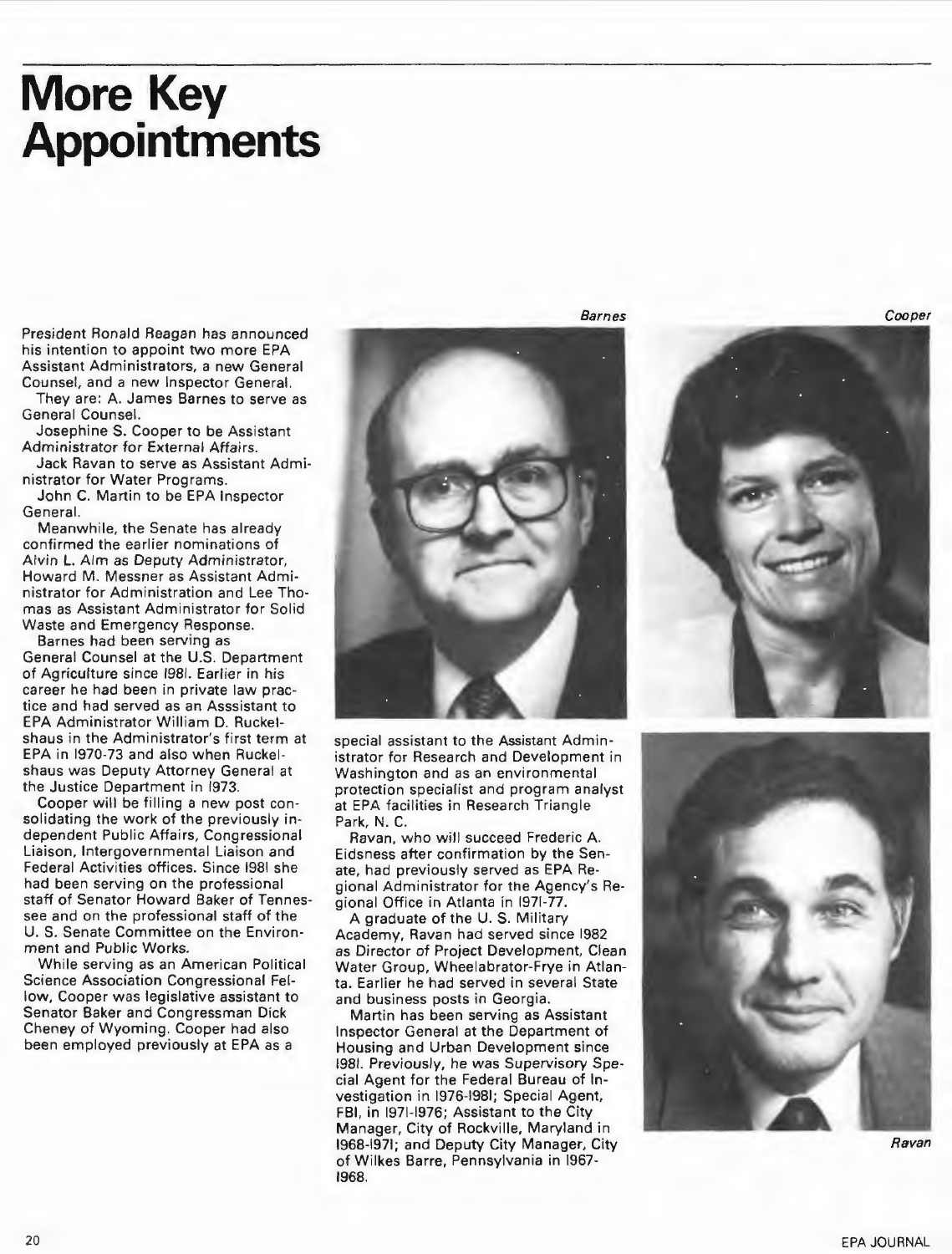